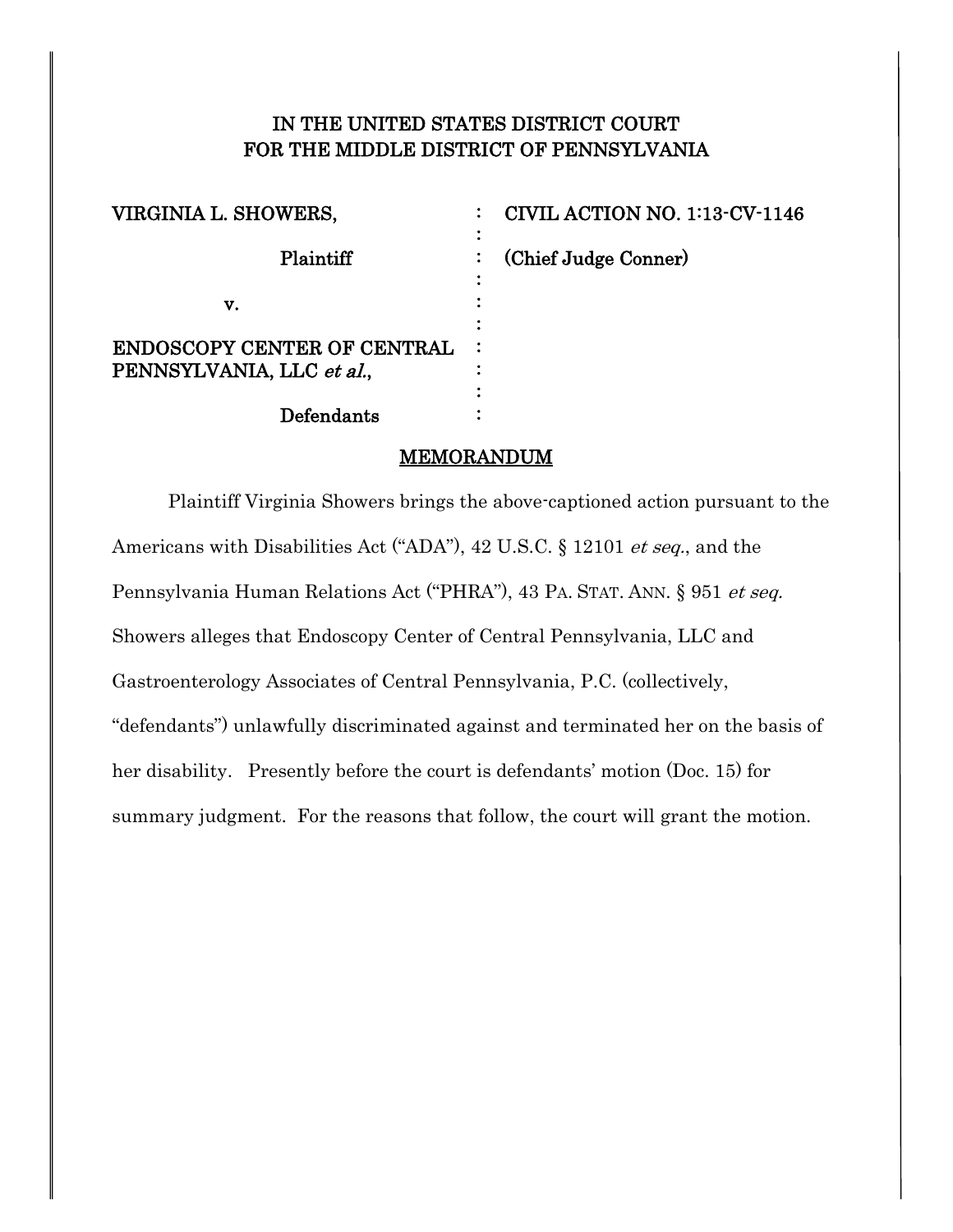#### I. Factual Background and Procedural History<sup>1</sup>

 $\overline{a}$ 

From 2005 to 2011, Virginia Showers ("Showers") worked at Endoscopy Center of Central Pennsylvania, LLC ("ECCP") as a receptionist. (Doc. 16 ¶¶ 3, 97; Doc. 20  $\P$  [ 3, 97). ECCP is a licensed ambulatory surgical center in Hershey, Pennsylvania. (Doc. 16 ¶¶ 123, 129; Doc. 20 ¶¶ 123, 129). Dr. William A. Rowe ("Dr. Rowe") and Dr. Robert F. Werkman ("Dr. Werkman") are the sole members and managers of ECCP. (Doc. 16 ¶ 128; Doc. 20 ¶ 128). Dr. Werkman also serves as the state-mandated Medical Director of ECCP. (Doc. 16 ¶ 133; Doc. 20 ¶ 133).

Prior to her employment at ECCP, Showers worked as a receptionist at Gastroenterology Associates of Central Pennsylvania, P.C. ("GACP"). (Doc. 16 ¶ 1; Doc. 20 ¶ 1). According to Dr. Rowe, who testified on behalf of ECCP and GACP as a corporate designee, GACP provides patient care in the fields of gastroenterology and hepatology. (Doc. 19-2, Rowe Dep. at 9:2-21, Feb. 20, 2014 ("Designee Dep.")). Dr. Rowe and Dr. Werkman are board members and 50-percent shareholders of GACP. (Doc. 16 ¶ 127; Doc. 20 ¶ 127). Victoria Farr ("Farr") served as the Center Director of ECCP, while Shirley Nye ("Nye") served as the Officer Manager of

<sup>1</sup> Local Rule 56.1 provides that "[a] motion for summary judgment filed pursuant to FED. R. CIV. P. 56 shall be accompanied by a separate, short and concise statement of the material facts, in numbered paragraphs, as to which the moving party contends there is no genuine issue to be tried." L.R. 56.1. A party opposing a motion for summary judgment shall file a separate statement of material facts, responding to the numbered paragraphs set forth in the moving party's statement of material facts and noting genuine issues to be tried. Id. Unless otherwise noted, the factual information contained herein is derived from the parties' statements of material facts. (Docs. 16, 20). To the extent that facts are undisputed or supported by record evidence, the court cites directly to both parties' statements of material facts.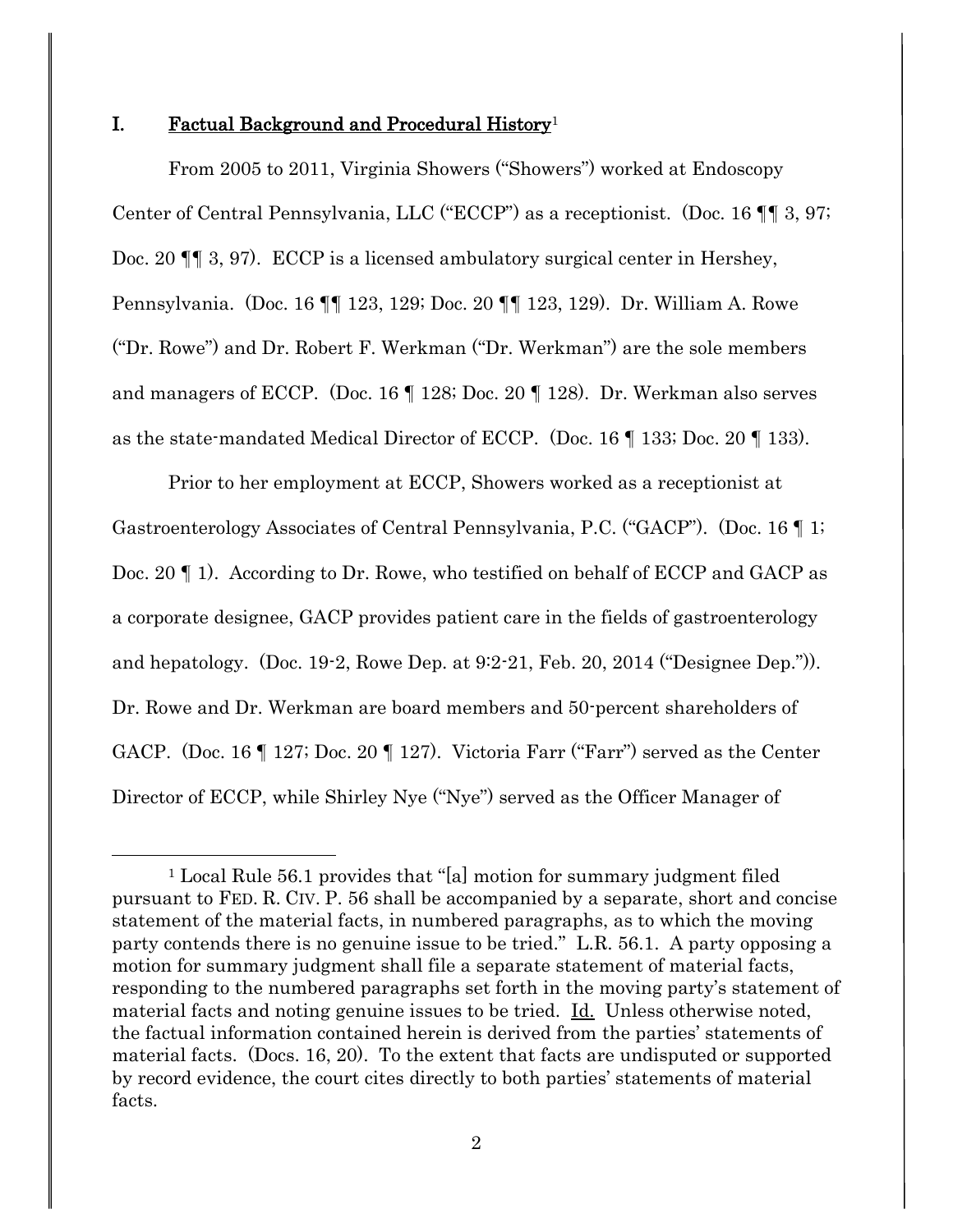GACP. (Doc. 16 ¶ 130; Doc. 20 ¶ 130). In the area of human resources, Farr managed minor disciplinary issues at ECCP, and ECCP's Governing Board made major disciplinary decisions. (Doc. 16 ¶ 19; Doc. 20 ¶ 19). ECCP's Governing Board consists of Dr. Rowe, Dr. Werkman, and Farr. (Doc. 16 ¶ 19; Doc. 20 ¶ 19).

ECCP and GACP are located in the same building and lease their offices from GI Properties of Hershey, LLP. (Doc. 16 ¶¶ 140-41; Doc. 20 ¶¶ 140-41). Dr. Rowe and Dr. Werkman own GI Properties. (Doc. 16 ¶ 140; Doc. 20 ¶ 140). Defendants state that ECCP and GACP have separate reception and work areas (Doc. 16 ¶ 141), while Showers posits that ECCP and GACP share bathrooms, a locker room, and a lunchroom (Doc. 20 ¶ 141). ECCP outsources certain services to GACP pursuant to a management agreement, including billing, bookkeeping, and the Medical Director position. (Doc. 16 ¶¶ 134, 142; Doc. 20 ¶¶ 134, 142). ECCP and GACP were separately established approximately two years apart. (Doc. 16 ¶¶ 125-26; Doc. 20 ¶¶ 125-26). Dr. Rowe and Dr. Werkman refer patients to surgical centers other than ECCP but perform approximately 90 percent of their procedures at ECCP. (Doc. 16 ¶¶ 138-39; Doc. 20 ¶¶ 138-39; Designee Dep. at 41:15-42:15).

ECCP terminated Showers's employment in June 2011. (Doc. 16 ¶ 97; Doc. 20 ¶ 97). At the time of her termination, ECCP had six full-time employees and five part-time employees. (Doc. 16 ¶ 131; Doc. 20 ¶ 131). At that same time, GACP had ten full-time employees and no part-time employees. (Doc. 16 ¶ 131; Doc. 20 ¶ 131). Showers does not allege that GACP discriminated against her (Doc. 16 ¶ 146; Doc.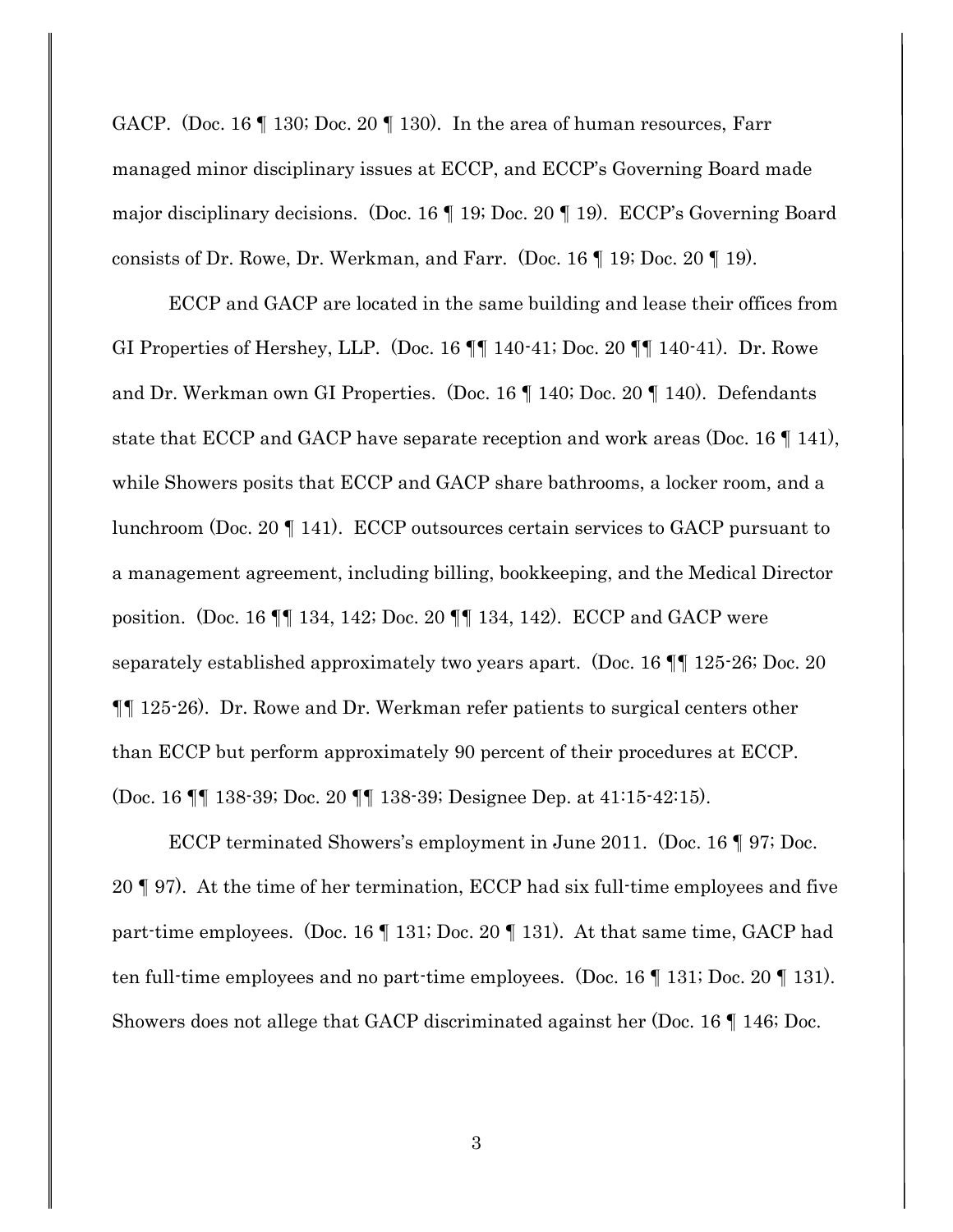20 ¶ 146), although she notes that Dr. Rowe and Dr. Werkman maintain control over major personnel decisions for both ECCP and GACP (Doc. 20 ¶ 147).

Showers's job responsibilities at ECCP included greeting patients, answering phone calls, and maintaining the confidentiality of patient and employee information. (Doc. 16 ¶ 4; Doc. 20 ¶ 4). Her regular work hours were from 6:45 a.m. to 2:45 p.m. (Doc. 16 ¶ 3; Doc. 20 ¶ 3). As Center Director, Farr supervised Showers. (Doc. 16 ¶ 5; Doc. 20 ¶ 5). Showers's employment at ECCP was governed by an employee handbook that provided applicable policies and procedures. (Doc. 16 ¶ 7; Doc. 20 ¶ 7). With respect to ECCP's attendance and call-off policy, the handbook stated that "[i]f for any unforeseen reason the employee will be late or needs to report off work, he/she should do so by calling the Center Director [Farr] at least one hour prior to the start of the work shift. The Center Director can be called at home, cell or work." (Doc. 19-1, Showers Dep. Ex. 2 at 17, Jan. 28, 2014 ("Showers Dep.")). Showers contends that, notwithstanding this policy, Farr instructed Showers not to call her before 8:00 a.m. on Farr's days off. (Doc. 20 ¶¶ 11-12, 74, 77). Farr remained the designated contact person unless she notified the staff that another employee would serve as the contact person for a given day. (Doc. 16 ¶ 77; Doc. 20 ¶ 77).

Showers had multiple disciplinary issues during her tenure at ECCP. In 2005, Showers received an oral warning in connection with a HIPPA violation. (Doc. 16 ¶ 14; Doc. 20 ¶ 14). The following year, Showers violated ECCP's confidentiality policy by disclosing a former ECCP employee's contact information.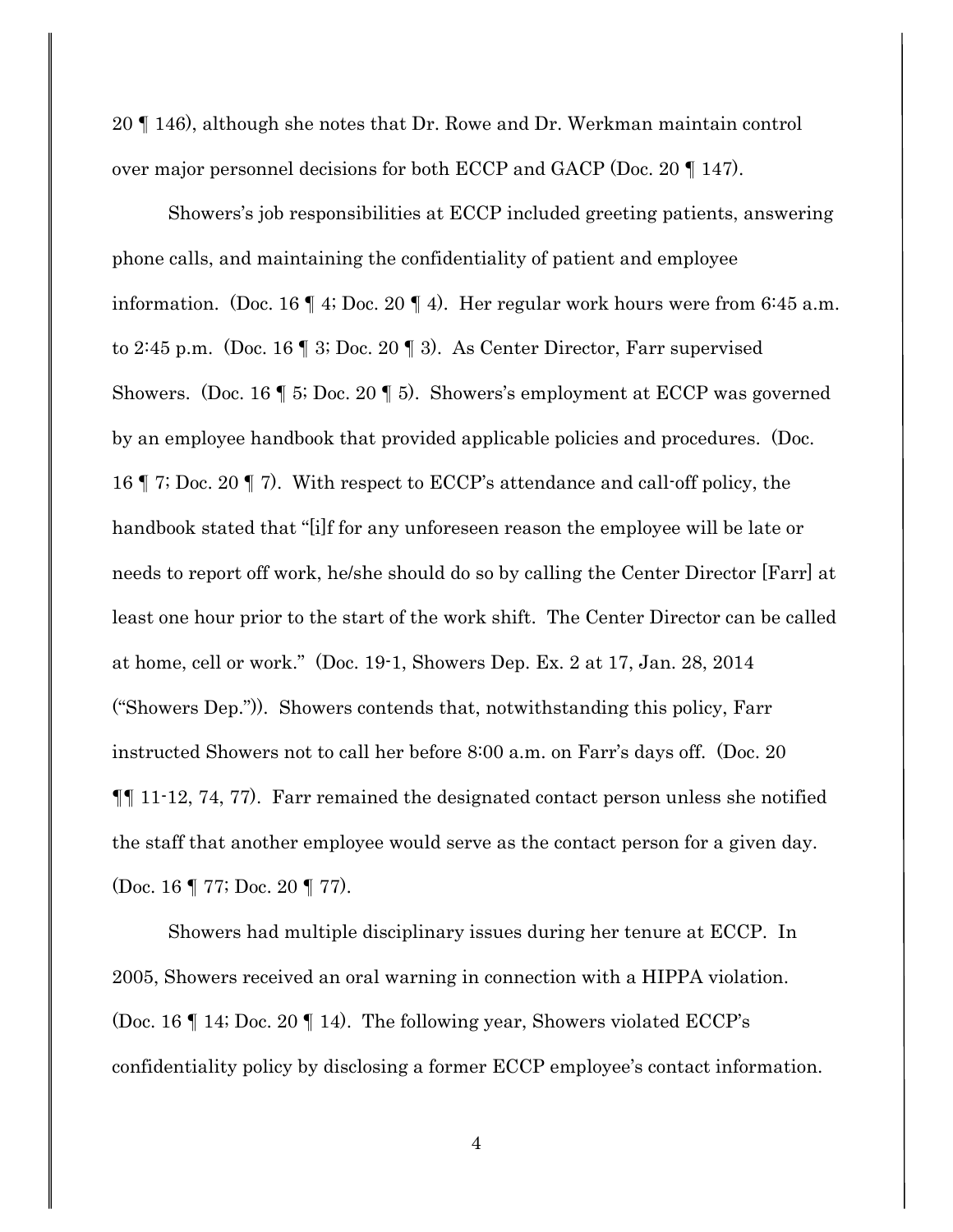(Doc. 16 ¶ 15; Doc. 20 ¶ 15). In 2007, Showers violated ECCP's call-off policy by failing to notify Farr of an intended absence. (Doc. 16  $\parallel$  17; Doc. 20  $\parallel$  17). This disciplinary warning stated that a failure to improve would result in dismissal. (Doc. 16 ¶ 18; Doc. 20 ¶ 18; Showers Dep. Ex. 5). Showers also received annual performance appraisals. (Doc. 16 ¶ 23; Doc. 20 ¶ 23). The Governing Board generally concluded that Showers's performance was satisfactory, subject to documented disciplinary issues. (Doc. 16 ¶ 28; Doc. 20 ¶ 28).

 In January 2011, Showers was diagnosed with colon cancer. (Doc. 16 ¶ 31; Doc. 20 ¶ 31). The cancer was surgically removed as part of a curative resection. (Doc. 16 ¶ 31; Doc. 20 ¶ 31). Showers took a medical leave of absence for approximately six weeks before returning to work on a part-time basis. (Doc. 16 ¶ 34; Doc. 20 ¶ 34). She returned to work full-time, without any medical restrictions, in late February 2011. (Doc. 16 ¶ 34; Doc. 20 ¶ 34). Showers asserts, however, that Farr had pressured her to return to work early on a full-time basis. (Doc. 20 ¶¶ 37-38). In the evening of February 23, 2011 Showers's husband called and left three messages on Dr. Rowe's cell phone after obtaining his number from an employee contact list that had Showers brought home. (Doc. 16 ¶ 60; Doc. 20 ¶ 60; Showers Dep. at 114:2-7). Showers testified that he did so because Showers had been returning home upset due to Farr's treatment of her. (Showers Dep. at 131:19-132:10). As a result of this incident, the Governing Board issued Showers a written warning for insubordination by disclosing purportedly confidential information. (Doc. 16 ¶¶ 63, 65; Doc. 20 ¶¶ 63, 65; Showers Dep. Ex. 9). Showers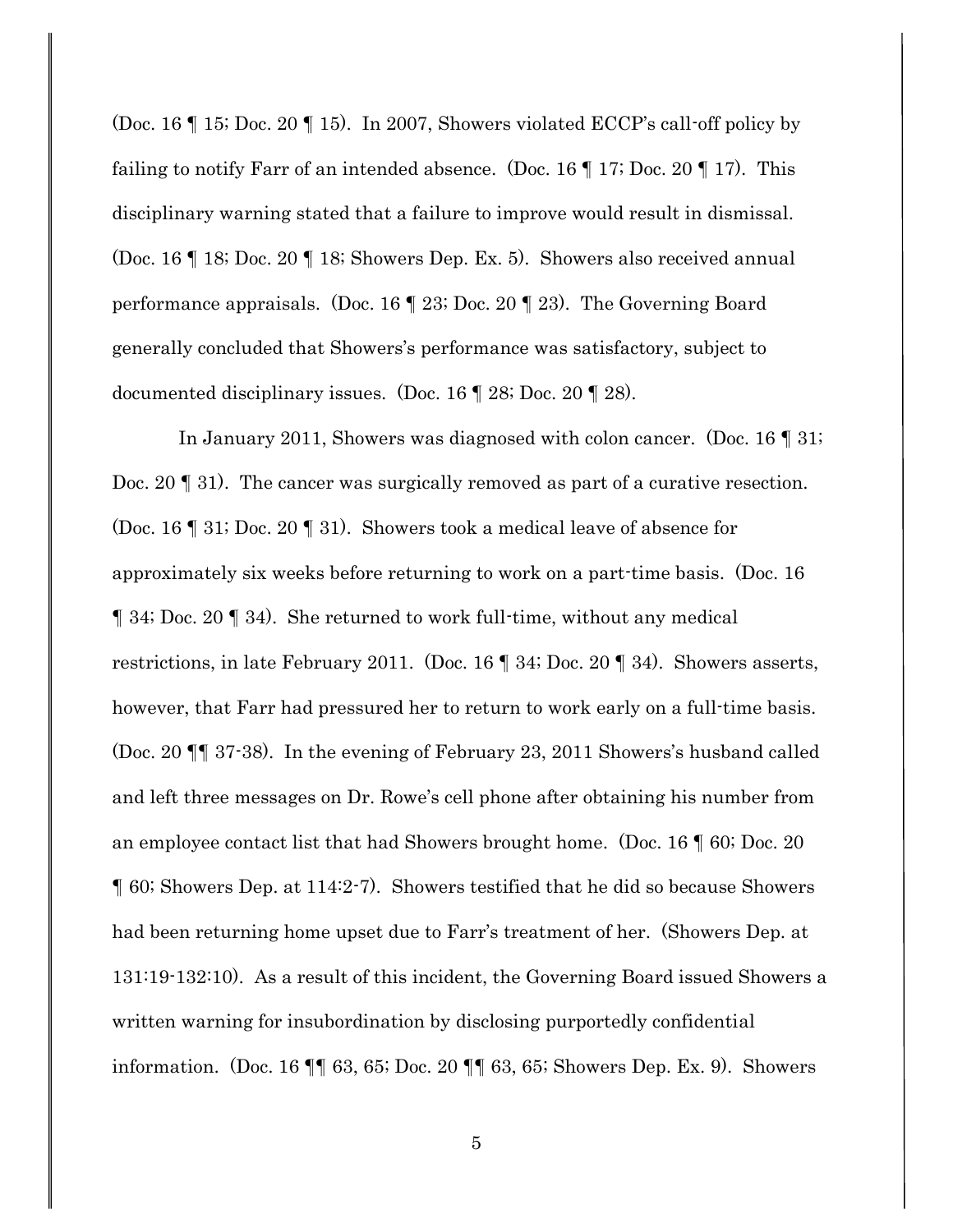maintains that there was no policy related to the employee contact list and disputes the validity of the warning. (Doc. 20 ¶ 64). Showers's cancer is in remission and requires no further treatment other than annual check-ups. (Doc. 16 ¶ 39; Doc. 20  $\P$  39).

In April 2011, after experiencing back pain and weakness in her legs, Showers was diagnosed with Guillain–Barré syndrome ("GBS"), which required hospitalization. (Doc. 16 ¶¶ 40, 42; Doc. 20 ¶¶ 40, 42). The Governing Board granted Showers's request for an additional medical leave. (Doc. 16 ¶ 49; Doc. 20 ¶ 49). After recovering from GBS, Showers's physician authorized her to return to work full-time and without restrictions on May 16, 2011. (Doc. 16 ¶ 52; Doc. 20 ¶ 52). Showers contends that—as evidenced by an internal email among Dr. Rowe, Dr. Werkman, and Farr —the Governing Board had concerns about Showers's ability to perform her job duties upon her return from GBS and about whether Showers would be a liability to ECCP. (Doc. 20 ¶ 54; Doc. 19-3, Farr Dep. Ex. 21, Oct. 24, 2013 ("Farr Dep.")). After returning from her medical leave, Showers alleges that Farr adopted a more harassing nature toward Showers and constantly criticized her performance. (Doc. 20 ¶¶ 67, 105). Showers also avers that Farr frequently called her regarding when Showers would return to work. (Id. ¶¶ 105, 110).

On June 14, 2011, Showers woke up feeling ill. (Doc. 16 ¶ 86; Doc. 20 ¶ 86). She threw up while driving to work and returned home. (Doc. 16 ¶ 87; Doc. 20 ¶¶ 87, 90). Between 6:15 a.m. and 6:30 a.m., after returning home, Showers called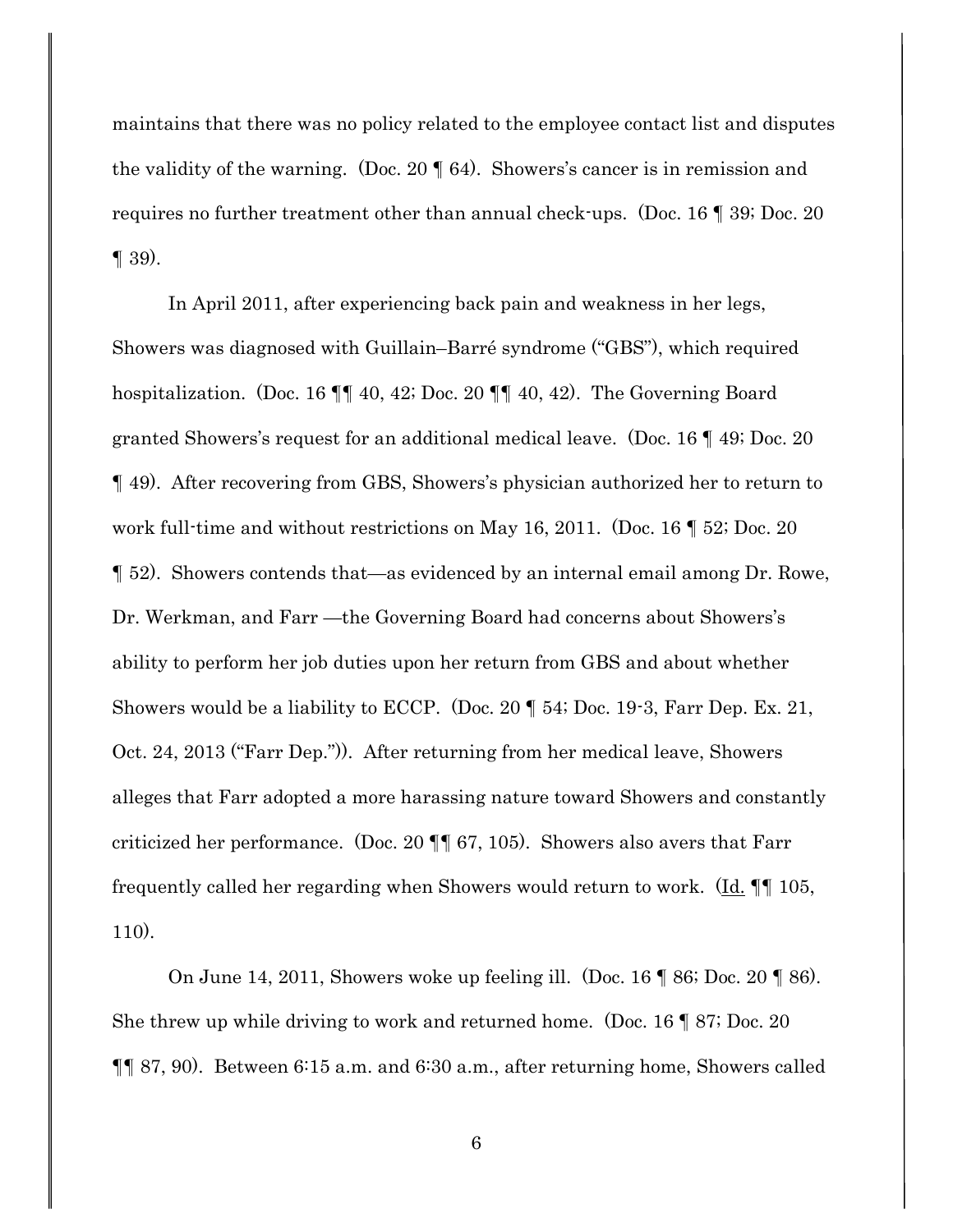and left a message with a part-time nurse regarding her absence. (Doc. 16 ¶ 90; Doc. 20 ¶ 90). According to defendants, Farr was scheduled to work that day. (Doc. 16 ¶ 82). Showers believed that Farr was not scheduled to work on June 14, 2011, however, and that the nurse was the appropriate employee to contact in Farr's absence. (Doc. 20 ¶¶ 82, 85, 89).

The Governing Board convened on June 16, 2011 to discuss Showers's purported failure to comply with ECCP's call-off policy two days prior. (Doc. 16 ¶ 94). The Board unanimously decided to terminate Showers. (Doc. 16 ¶ 96). In so doing, it considered Showers's prior disciplinary warnings. (Doc. 16 ¶ 95; Doc. 20 ¶ 95). Farr informed Showers of her termination on June 17, 2011. (Doc. 16 ¶ 97; Doc. 20 ¶ 97). Showers contends that Farr manipulated the Governing Board's decision by failing to speak with Showers about her absence on June 14, 2011 and by presenting only her version of the events to the Board. (Doc. 20 ¶¶ 96, 120). Showers maintains that Farr was the only person who discriminated against her. (Doc. 16 ¶ 116; Doc. 20 ¶ 116).

On April 23, 2013, Showers commenced the instant action. (Doc. 1). She brings one claim for discrimination on the basis of disability under the ADA and one claim for discrimination on the basis of disability under the PHRA.2 On April 3, 2014, defendants moved for summary judgment on both claims. (Doc. 15). The motion has been fully briefed and is ripe for disposition.

<sup>2</sup> Showers does not appear to advance causes of action for disability-related harassment or retaliation, nor did the parties brief these issues in connection with the instant motion.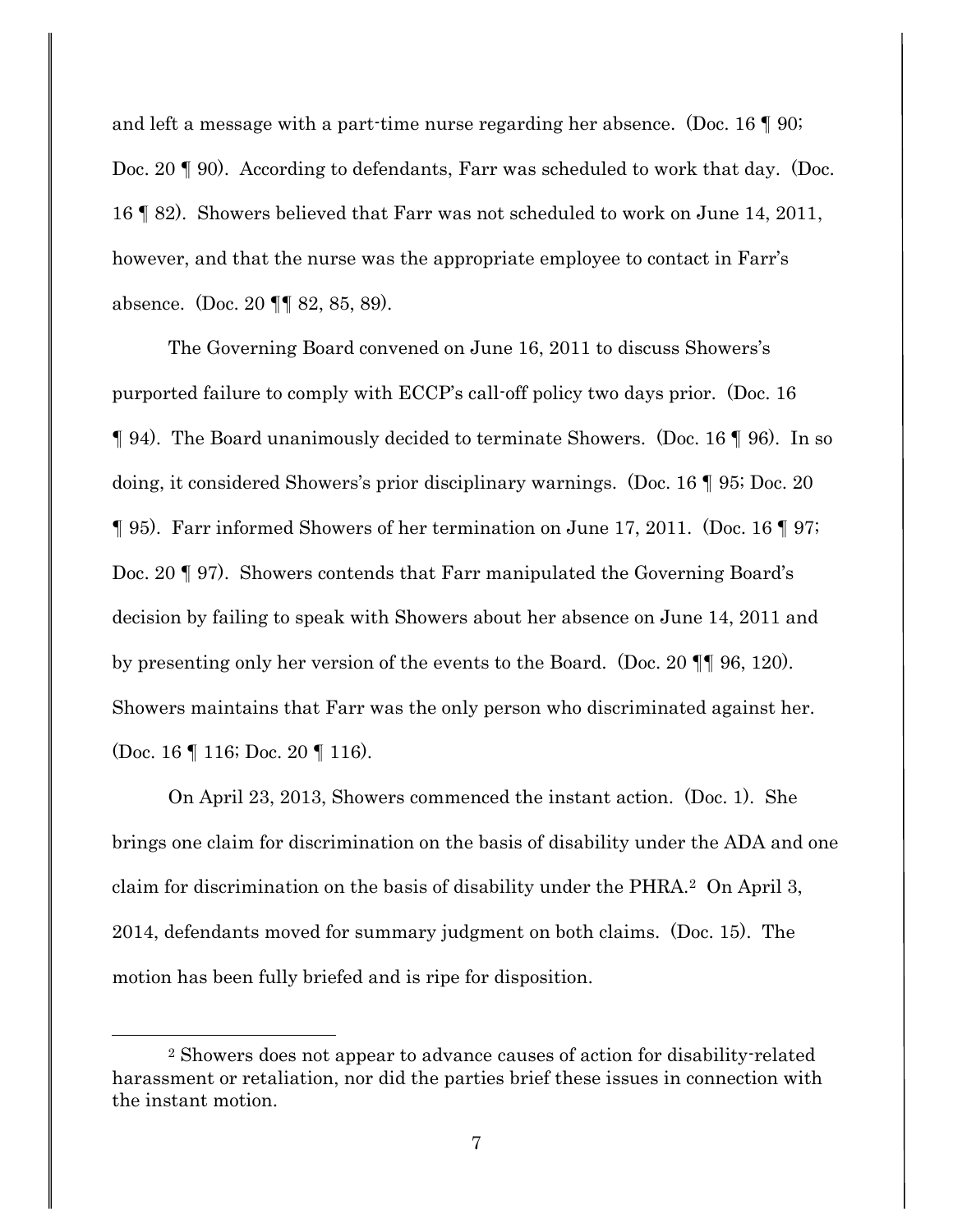#### II. Legal Standard

Under Federal Rule of Civil Procedure 56, summary judgment is appropriate when "there is no genuine dispute as to any material fact and the movant is entitled to judgment as a matter of law." FED. R. CIV. P. 56(a). A factual dispute is "material" if it might affect the outcome of the action under applicable law, and is "genuine" only if there is a sufficient evidentiary basis that would allow a reasonable factfinder to return a verdict for the non-moving party. Anderson v. Liberty Lobby, Inc., 477 U.S. 242, 248-49 (1986). The burden of proof is on the nonmoving party to come forth with "affirmative evidence, beyond the allegations of the pleadings," in support of its right to relief. Pappas v. City of Lebanon, 331 F. Supp. 2d 311, 315 (M.D. Pa. 2004); see also Celotex Corp. v. Catrett, 477 U.S. 317, 322-23 (1986). "Such affirmative evidence—regardless of whether it is direct or circumstantial—must amount to more than a scintilla, but may amount to less (in the evaluation of the court) than a preponderance." Saldana v. Kmart Corp., 260 F.3d 228, 232 (3d Cir. 2001) (quoting Williams v. Borough of W. Chester, 891 F.2d 458, 460-61 (3d Cir. 1989)). This evidence must be adequate, as a matter of law, to sustain a judgment in favor of the non-moving party on the claims. See Matsushita Elec. Indus. Co. v. Zenith Radio Corp., 475 U.S. 574, 587-88 (1986); Anderson, 477 U.S. at 250-57; see also FED. R. CIV. P. 56(a), (e). Only if this threshold is met may the cause of action proceed. Pappas, 331 F. Supp. 2d at 315.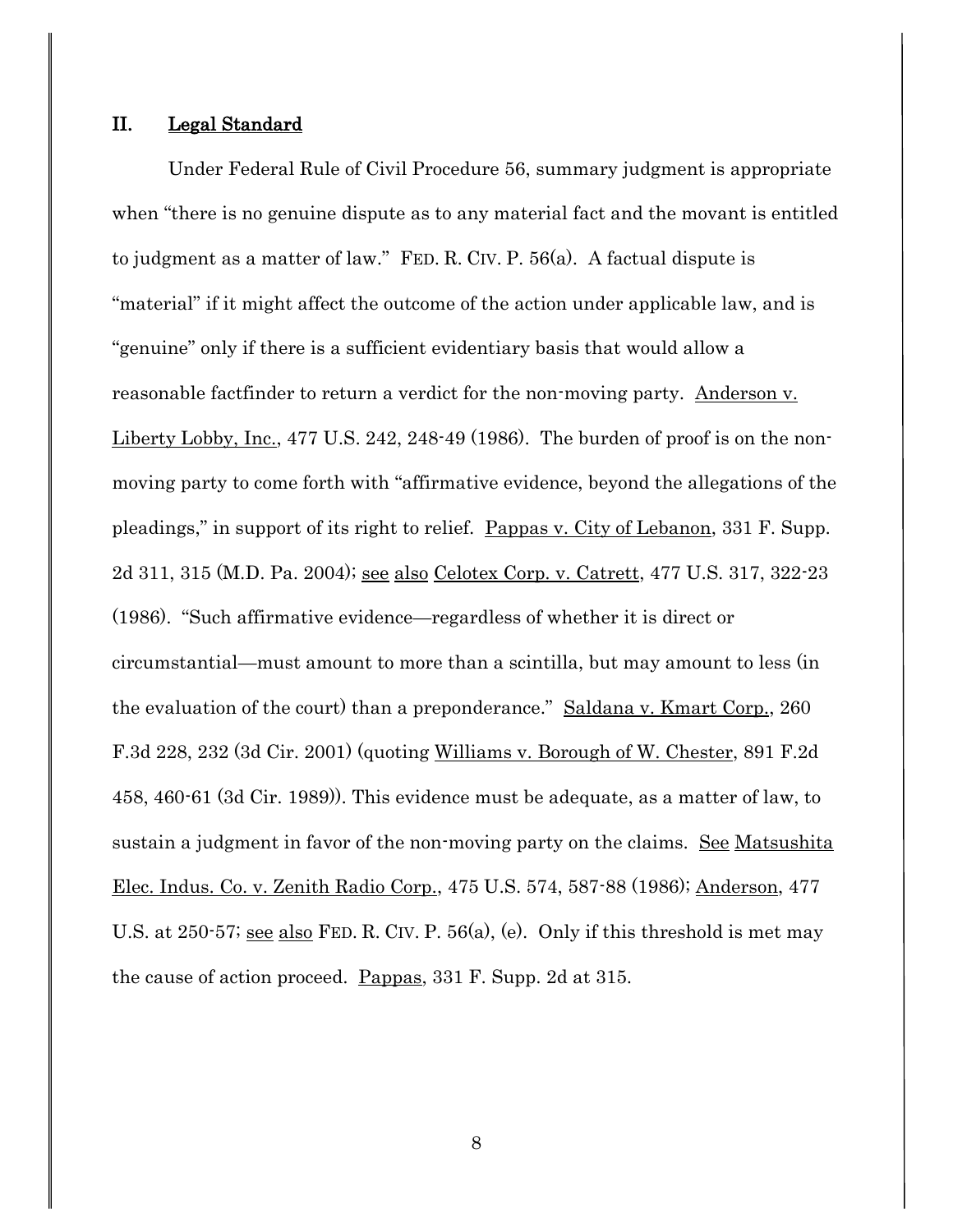#### III. Discussion

 $\overline{a}$ 

In support of their motion for summary judgment, defendants contend that the court lacks jurisdiction to hear this matter because neither ECCP nor GACP employs the requisite number of individuals to render either liable under the ADA, that ECCP and GACP should not be consolidated to constitute a single employer, that Showers's claims against GACP fail because GACP did not employ her or discriminate against her, that Showers is not disabled within the meaning of the ADA or PHRA and cannot establish her *prima facie* case under either statute, and that Showers has not shown that the reasons for her termination were pretextual. The court will address each of these arguments *seriatim*.

### A. Single Employer Status

The ADA provides that no employer "shall discriminate on the basis of disability in regard to job application procedures, the hiring, advancement, or discharge of employees, employee compensation, job training, and other terms, conditions, and privileges of employment." 42 U.S.C. § 12112(a). An "employer" under the ADA is defined in relevant part as "a person engaged in an industry affecting commerce who has 15 or more employees for each working day in each of 20 or more calendar weeks in the current or preceding calendar year." Id.  $$12111(5)(A).<sup>3</sup>$ 

<sup>3</sup> The PHRA defines an "employer" in relevant part as a person who employs more than four employees within Pennsylvania. 43 PA. CONS. STAT. § 954(b). Because both ECCP and GACP employed more than four individual at the time of Showers's termination, the parties do not dispute that Showers satisfies the PHRA's numerosity requirement.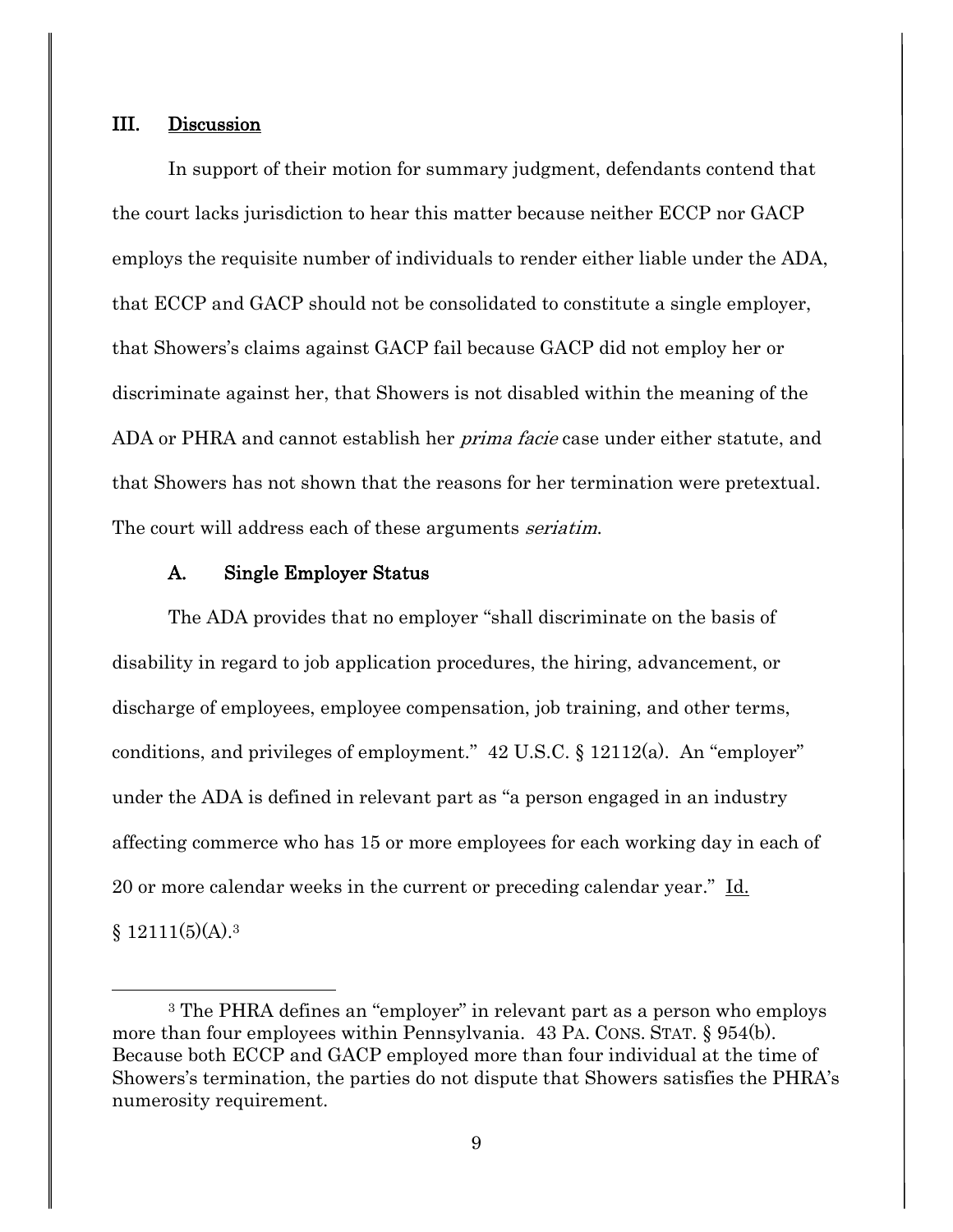It is undisputed that when Showers was terminated, ECCP had six full-time employees and five part-time employees, while GACP had only ten full-time employees. (Doc. 16 ¶ 131). Defendants initially contend that, because neither defendant had at least fifteen employees, the court lacks subject matter jurisdiction over Showers's ADA claim and therefore must divest itself of supplemental jurisdiction over her PHRA claim. (Doc. 18 at 16-17). Defendants misread controlling authority. As the Third Circuit made clear in Nesbit v. Gears Unlimited, Inc., the fifteen-employee numerosity requirement in Title VII actions is not jurisdictional; rather, it is a substantive element of a Title VII claim. 347 F.3d 72, 83 (3d Cir. 2003). <sup>4</sup> In reaching this holding, the court observed that "the ADA's fifteen-employee requirement is in all relevant respects indistinguishable from Title VII's." Id. at 77. Accordingly, the court will not dismiss Showers's ADA claim for lack of subject matter jurisdiction or decline to exercise supplemental jurisdiction over her PHRA claim.

Under certain circumstances, two nominally separate companies that each employ fewer than fifteen individuals may be combined as a "single employer." When two entities are consolidated in this manner, they share all liabilities. See In re Owens Corning, 419 F.3d 195, 205 (3d Cir. 2005). Substantive consolidation is proper (1) when a business divided itself into separate entities for the purposes of

 $\overline{a}$ 

<sup>4</sup> To be sure, jurisdictional issues may arise when a claim "clearly appears to be immaterial and made solely for the purpose of obtaining jurisdiction or where such a claim is wholly insubstantial or frivolous." Nesbit, 347 F.3d at 83 (quoting Steel Co. v. Citizens for a Better Env't, 523 U.S. 83, 89 (1998)). Those infirmities are not present in the instant case.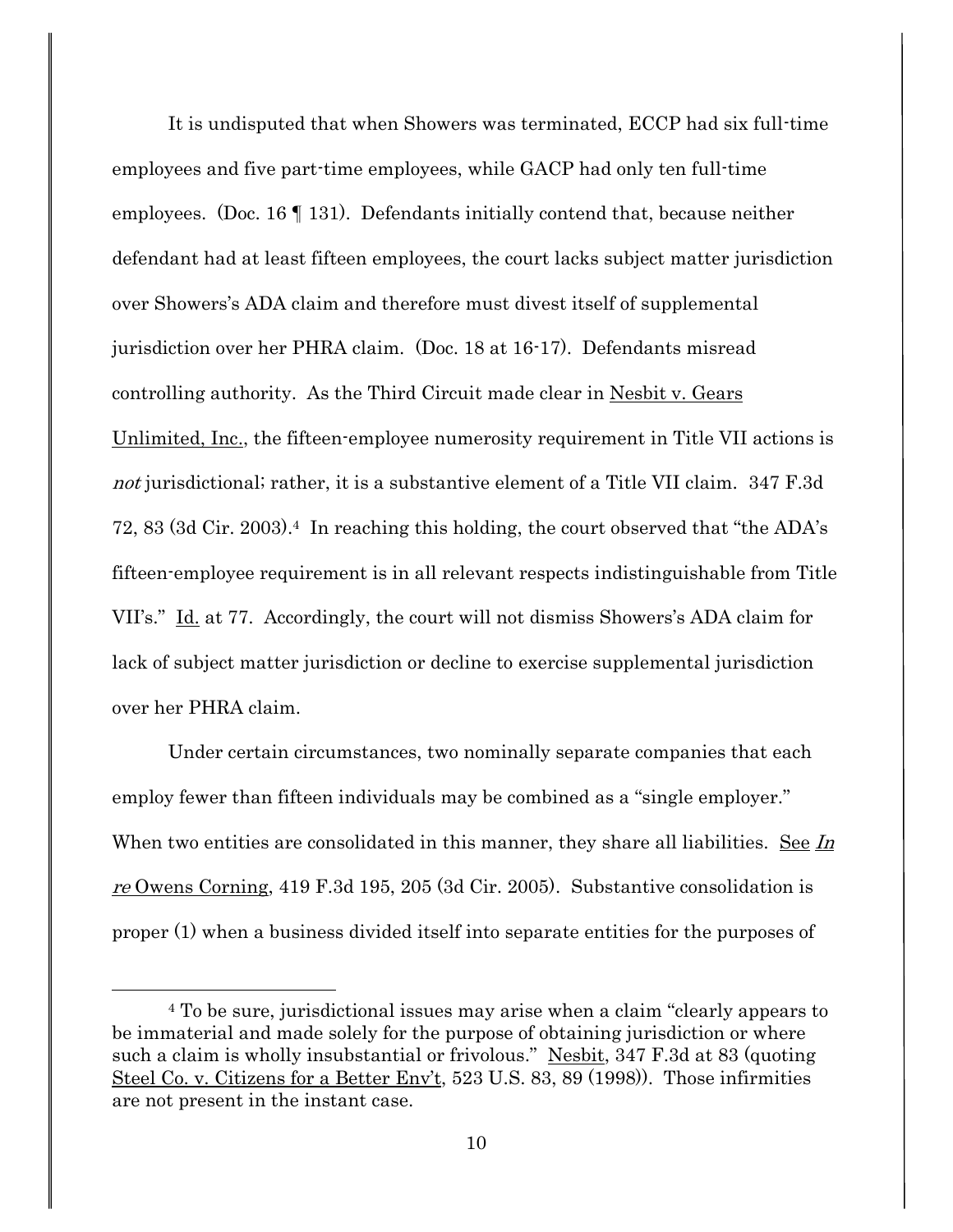evading liability under anti-discrimination laws; (2) when a parent company directed the discriminatory actions of a subsidiary or when one company ordered the discriminatory actions of the other; or (3) when the "operational entanglement" of two companies is sufficiently pronounced. Nesbit, 347 F.3d at 85-88. Factors relevant to the degree of operational entanglement include (1) the identity of ownership, management, and business functions, including the way in which personnel matters are handled; (2) whether the companies present themselves to third parties as a single business; (3) whether the parent company covers the salaries, expenses, or losses of the subsidiary; and (4) whether one company conducts business solely with the other company. Id. at 87. No single factor is dispositive of whether two entities should be treated as a single employer. See id. ("We adopt an intentionally open-ended, equitable inquiry . . . to determine when substantively to consolidate two entities."). Courts in this circuit apply the foregoing test in the context of ADA claims. See, e.g., Kelly v. Horizon Med. Corp., No. 3:11-CV-1501, 2012 WL 32925, at \*4, \*8 (M.D. Pa. Jan. 6, 2012). 5

In Nesbit, the Third Circuit declined to consolidate two automobile manufacturing companies under the single employer test. Vaughan Winter, Sr. ("Winter") partially owned both companies and monitored operations at each. Nesbit, 347 F.3d at 75. The companies were located in separate buildings and handled their own financial matters but coordinated with respect to hiring decisions. Id. Winter provided input regarding staffing decisions at one of the

<sup>&</sup>lt;sup>5</sup> The court is mindful that substantive consolidation is an equitable remedy that should be granted only in limited circumstances. See id. at 86.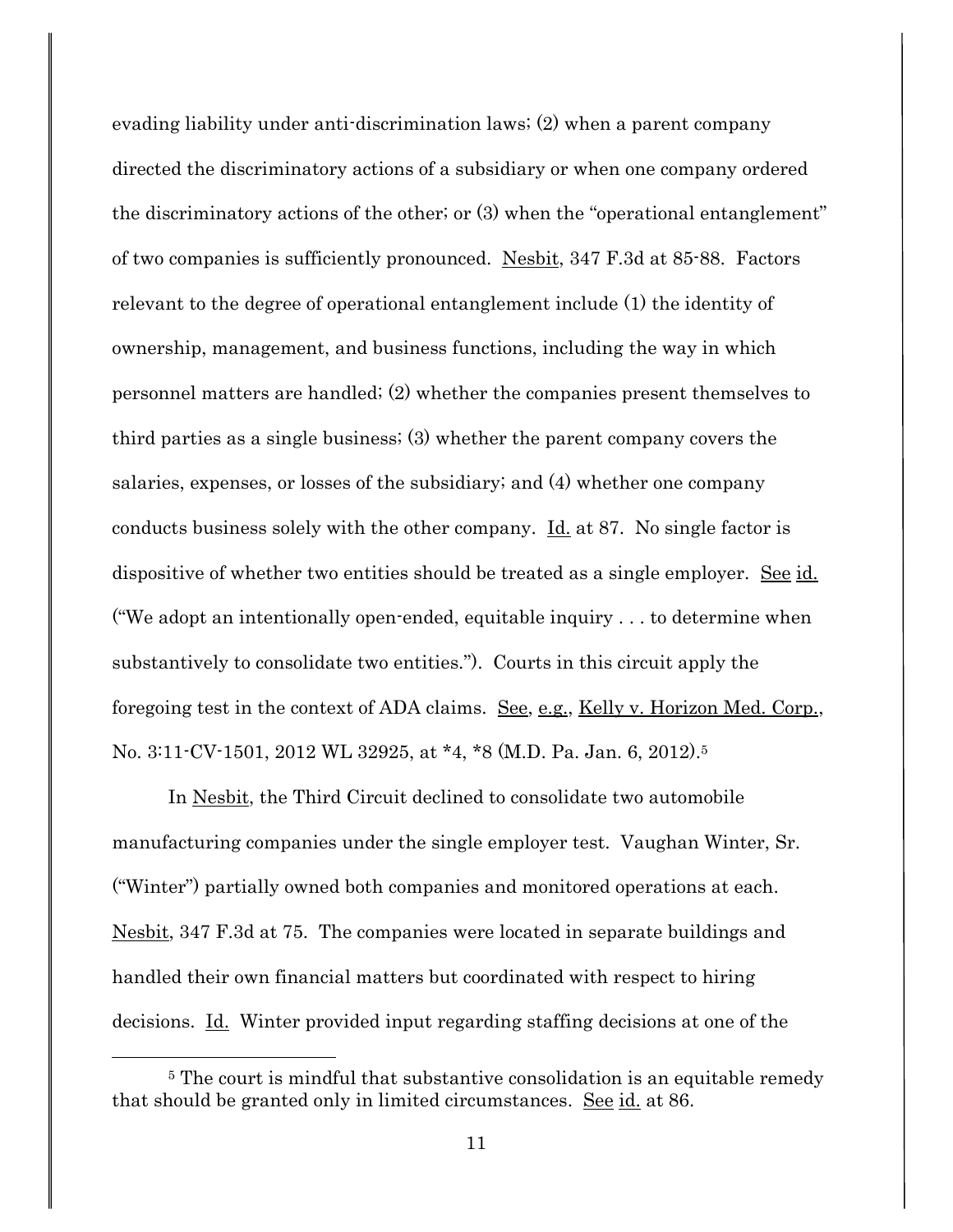companies, but personnel decisions were ultimately the prerogative of the day-today management at that company. <u>Id.</u> The court found that the companies were not sufficiently interrelated to warrant substantive consolidation. While the companies shared ownership and jointly recruited job applicants, they observed corporate formalities, maintained separate payrolls, did not interact with third parties as a single employer, and did not transact business exclusively with each other. Id. at 88-89. "In the absence of more significant operational entanglement," the court held, "common ownership and *de minimis* coordination in hiring are insufficient bases to disregard the separate corporate forms of [the two companies]." Id. at 89.

Whether a corporation is an employer within the meaning of the ADA is generally a matter of law for the court to determine. See Tokash v. Foxco Ins. Mgmt. Servs., Inc., No. 3:10-CV-872, 2012 WL 1677437, at \*9 (M.D. Pa. May 14, 2012) (applying the single employer test in the context of the Age Discrimination in Employment Act). When the undisputed facts reasonably lead to conflicting conclusions, however, "the determination of the employment status is a question of fact for the fact finder to resolve." Id. (quoting Alba v. Hous. Auth. of Pittston, 400 F. Supp. 2d 685, 692 (M.D. Pa. 2005)). Showers concedes that ECCP and GACP were separately established, that each employs fewer than fifteen individuals, and that the companies did not divide themselves into separate entities for the purposes of evading anti-discrimination laws. (Doc. 16 ¶¶ 125-26, 131, 145; Doc 20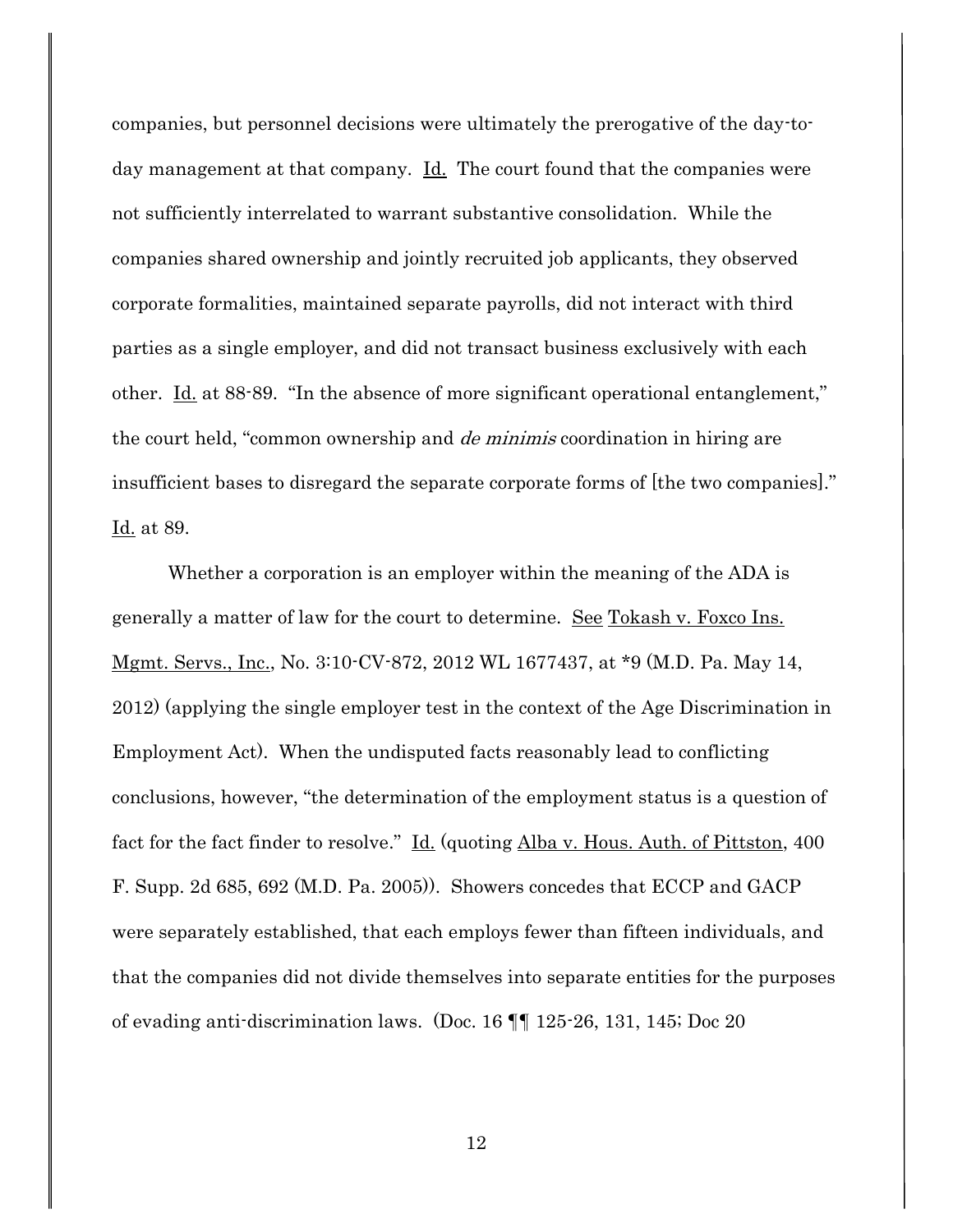¶¶ 125-26, 131, 145).6 Showers argues, instead, that ECCP and GACP are operationally entangled and should be consolidated for the purposes of satisfying the ADA's numerosity requirement. As evidence of relatedness, Showers points to, inter alia, identical ownership, common authority over personnel matters, a shared website and email domain, and GACP's management of benefits for both companies. (Doc. 19 at 15). The court will consider these and other indicia of commonality under the framework of Nesbit's single employer test.<sup>7</sup>

<sup>6</sup> Showers disputes defendants' assertion that "GACP did not direct any discriminatory action alleged by . . . Showers" on the grounds that Dr. Rowe and Dr. Werkman are ultimately responsible for major personnel decisions for both ECCP and GACP. (Doc 20 ¶ 147). The court notes, however, that Showers focuses exclusively on the degree of operational entanglement between ECCP and GACP in her opposition brief (Doc. 19 at 14-15) and that commonality of ownership and coordination in personnel decisions are relevant to the operational entanglement analysis, Nesbit, 347 F.3d at 87. Accordingly, the court will consider this dispute in the context of the third—rather than second—prong of the single employer test.

l

<sup>7</sup> The court notes that two corporations may also be consolidated under the "joint employer" doctrine. This distinct test focuses on whether "one employer while contracting in good faith with an otherwise independent company, has retained for itself sufficient control of the terms and conditions of employment of the employees who are employed by the other employer." Myers v. Garfield & Johnson Enters., Inc., 679 F. Supp. 2d 598, 607 (E.D. Pa. 2010) (quoting NLRB v. Browning-Ferris Indus. of Pa., Inc., 691 F.2d 1117, 1123 (3d Cir. 1982)). Relevant factors under this test include (1) the authority to decide personnel matters and set conditions of employment; (2) day-to-day supervision of employees; and (3) control of employee records. Id. (citing Butterbaugh v. Chertoff, 479 F. Supp. 2d 485, 494 (W.D. Pa. 2007)). When appropriate, a court may apply both tests in assessing a plaintiff's employment status. See Gift v. Travid Sales Assocs., Inc., 881 F. Supp. 2d 685, 692 n.10 (E.D. Pa. 2012). Because Nesbit's single employer test is relevant when a plaintiff's immediate employer does not itself satisfy the numerosity requirement under anti-discrimination laws, see Daniel v. City of Harrisburg, No. 1:05-CV-2126, 2006 WL 543044, at \*3 (M.D. Pa. Mar. 6, 2006), and the parties here appear to agree that the single employer framework governs whether ECCP and GACP should be substantively consolidated, cf. Gorey v. Carpenters Joint Apprentice Comm., No. 08-5993, 2010 WL 1718288, at \*5 n.3 (E.D. Pa. Apr. 27, 2010), the court will apply only the single employer test in the case *sub judice*.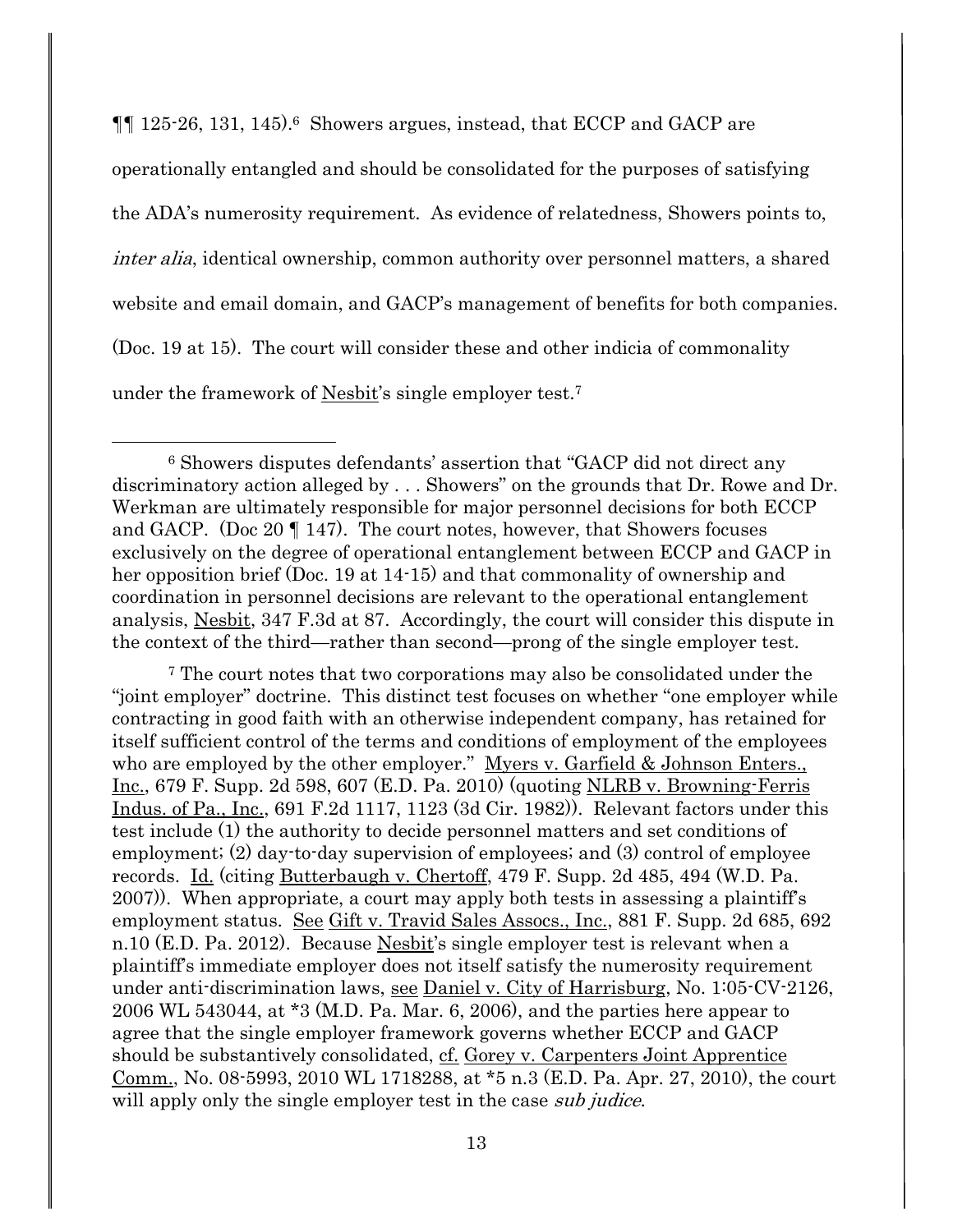The first factor relevant to operational entanglement is "the degree of unity between the entities with respect to ownership, management (both directors and officers), and business functions (e.g., hiring and personnel matters)." Nesbit, 347 F.3d at 87. The parties do not dispute that ECCP and GACP have the same ownership. Dr. Rowe and Dr. Werkman are each 50-percent shareholders of GACP and the only members of ECCP. (Doc. 16 ¶¶ 127-28). Both sit on the board of GACP, and Dr. Werkman additionally serves as the state-mandated Medical Director of ECCP. (Id. ¶¶ 127, 133). As directors of GACP and as members of ECCP's Governing Board (along with Farr), Dr. Rowe and Dr. Werkman maintain ultimate control over the management of both businesses. (Designee Dep. at 57:22-58:8). While Farr and Nye are primarily responsible for hiring employees, defendants testified that Dr. Rowe and Dr. Werkman provide input and meet with all applicants before any hiring decisions are made. (Id. at 59:17-60:9). With respect to major disciplinary matters, Dr. Rowe and Dr. Werkman must consent before any employee is dismissed from ECCP or GACP. (Id. at 60:10-61:13).

The record also reveals a significant degree of interconnectedness in terms of employee benefits. Indeed, Dr. Rowe and Dr. Workman make benefits-related decisions for both companies.  $(\underline{Id}$  at 61:24-62:4). Defendants further testified that, pursuant to a management agreement between ECCP and GACP,<sup>8</sup> GACP manages

 $\overline{a}$ 

<sup>8</sup> The management agreement states that GACP shall provide services regarding the negotiation of contracts, clinical billing, payroll management, receipt of deliveries, contracts with vendors and service providers, and payment of joint expenses. (Designee Dep. Ex. 14). These services exclude direct patient contact (with the exception of billing matters) and clinical services. (Id.)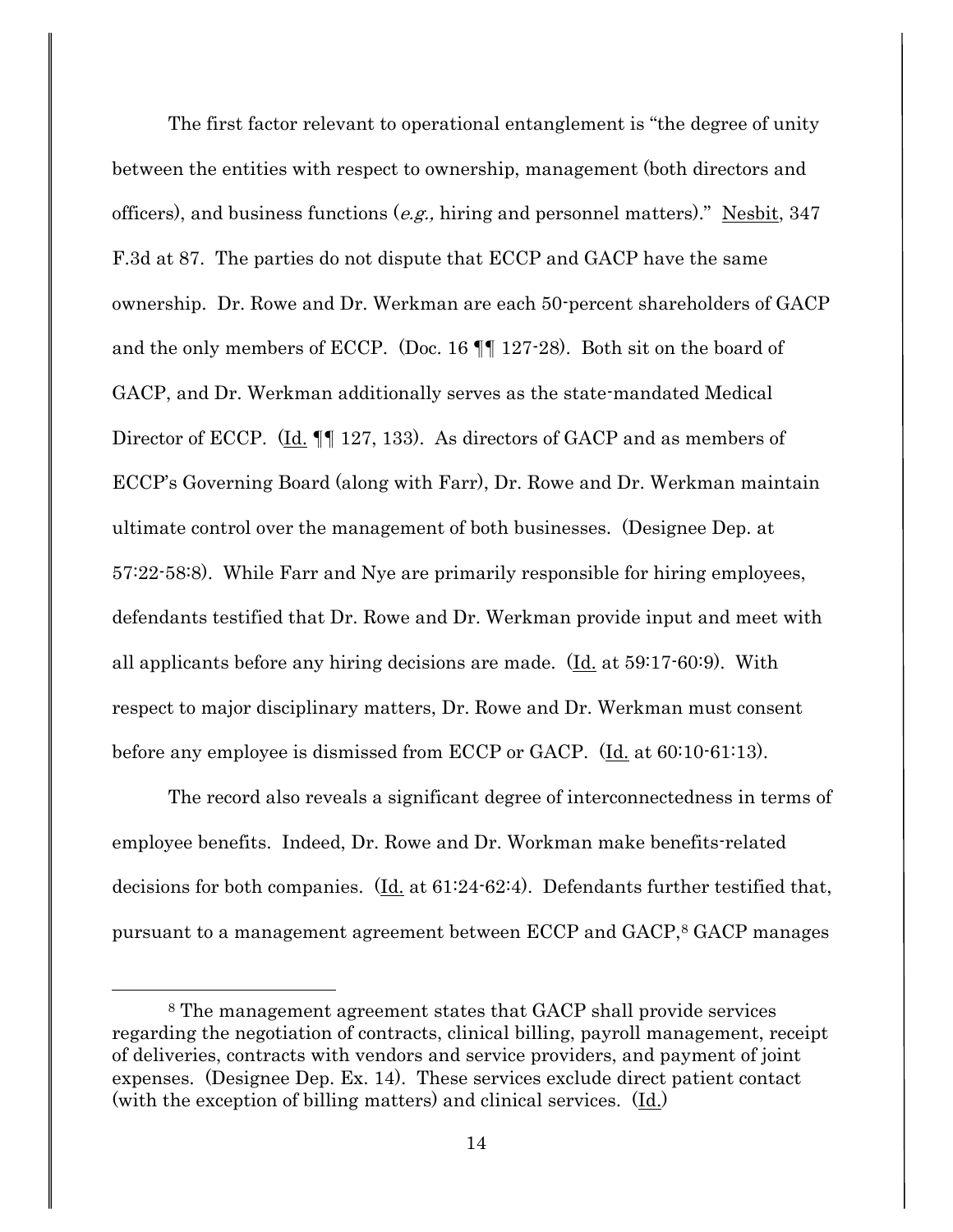ECCP's health and dental/vision plans.  $(\underline{Id}$  at 31:5-35:14). Although each company makes separate contributions, ECCP utilizes GACP's 401(k) retirement plan. (Id. at 28:17-29:19). With respect to billing matters, ECCP and GACP contract with the same payroll agent  $(id$  at  $28:11-16$ , and a GACP employee supervises billing and collections for both companies (id. at 36:18-37:7; see also Doc. 20 ¶ 132).

Common ownership, management, and benefits tend to support substantive consolidation of related employers. Tokash, 2012 WL 1677437, at \*8 (citing DeAngelo v. DentalEZ, Inc., No. 09-535, 2011 WL 1496513, at \*4 (E.D. Pa. Apr. 15, 2011)). In Tokash, for example, the court found sufficient operational entanglement when, *inter alia*, two companies were owned by the same family, the same individual served as president and CEO of both companies, employees of both companies were insured under a single health insurance plan, and the same individual—albeit one employed by both companies—handled payroll services for each. <u>Id.</u> at \*8-9. And in <u>DeAngelo</u>, the court found that an affiliated company could be consolidated with plaintiff's employer when the former provided health insurance and other personnel services to the latter and when the same individual owned both companies, among other considerations. 2011 WL 1496513, at \*3. Notwithstanding ECCP's and GACP's separate legal statuses and apparent efforts to observe corporate formalities (see Doc. 23 at 14 n.5), the court finds that the degree of unity between ECCP and GACP presents a genuine issue regarding whether the two entities should be treated as a single employer.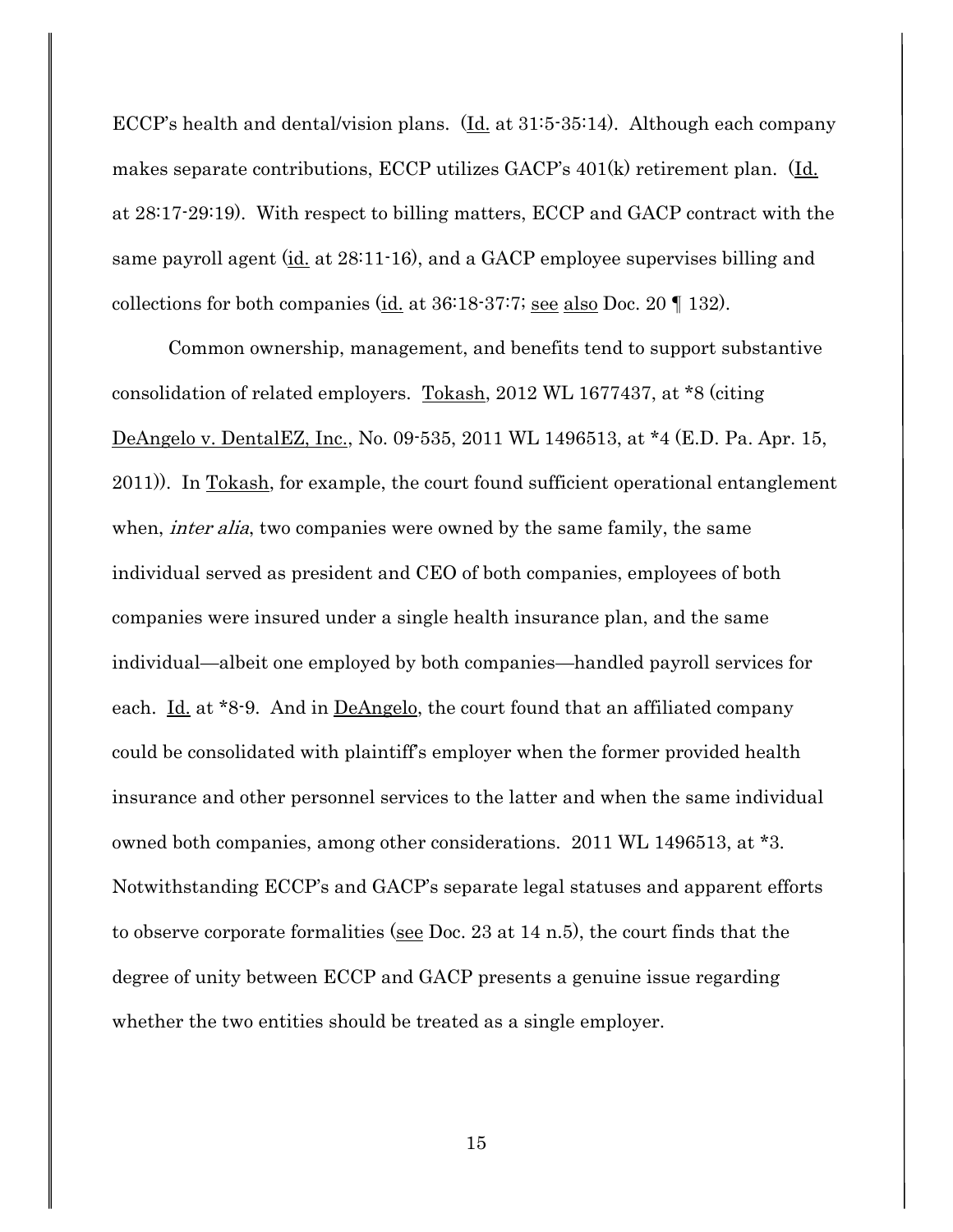Showers also points to evidence that, whether intentionally or not, ECCP and GACP present themselves as a single entity. First, ECCP and GACP are located in the same building.9 The two entities have different reception windows and work areas (Doc. 16 ¶ 141) but share certain common areas, including hallways, bathrooms, a locker room, and a lunchroom (Doc. 20 ¶ 141). Cf. Blakeman v. Freedom Rides, Inc., No. 12-416-LPS-CJB, 2013 WL 3503165, at \*12 (D. Del. July 10, 2013) (determining that temporarily shared office space, inter alia, supports substantive consolidation), adopted by No. 12-416-LPS-CJB, ECF No. 35 (D. Del. Mar. 20, 2014). The reception areas themselves are an apparent source of confusion for visitors; Showers testified that patients frequently went to the wrong window. (Showers Dep. at 112:11-19 ("The waiting room is very confusing for most patients.")). The court further observes that while Dr. Rowe and Dr. Werkman work at both ECCP and GACP, their offices are located on GACP's side of the building. (Designee Dep. at 43:21-44:9). Cf. DeAngelo, 2011 WL 1496513, at \*3 (noting in support of consolidation that the owner of two related companies kept an office only at one of the entities).

Second, the companies' online presence could lead third parties to perceive them as a single entity. ECCP does not maintain its own website; rather, GACP's website contained a page for ECCP, which included information about directions, endoscopic procedures, and accreditation. (Designee Dep. Exs. 5-6). Defendants

<sup>9</sup> The building in question is owned by GI Properties of Hershey, LLP, which in turn is jointly owned by Dr. Rowe and Dr. Werkman. (Id. at 56:13-18; Doc. 16  $\P$  140).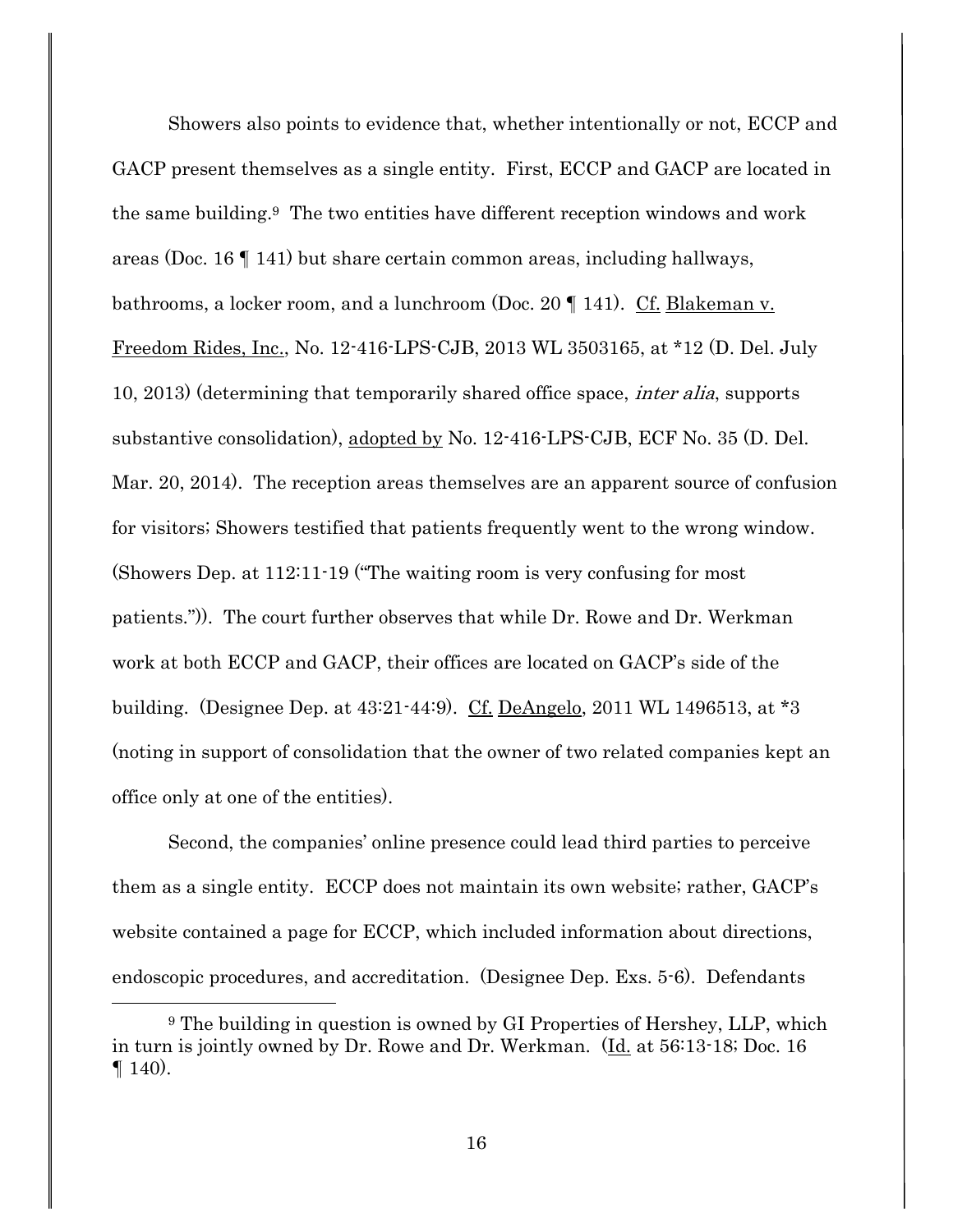testified that they provided this information on GACP's website "solely as a courtesy" to their patients because "we refer most of our patients from [GACP] for their procedures at ECCP."  $Id.$  at 24:19-25:22).  $Cf. Giff$ , 881 F. Supp. 2d at 693</u></u> (finding "some evidence" that two companies presented themselves as a single entity on the grounds that one identified the other on its website as one of its offices). More significantly, each ECCP and GACP employee was assigned an email address with the domain "@giacp.com." (Designee Dep. at 46:14-22). Cf. Tokash, 2012 WL 1677437, at \*8 (finding it "compelling" under this operational entanglement factor that the employees of two companies used the same email domain, "which could well communicate to the outside world that [plaintiff] was an employee of [the affiliated company]"); Blakeman, 2013 WL 3503165, at \*10 (noting that, while the evidence ultimately did not imply that two companies presented themselves as a single entity, the fact that the corporate officers of one used the email domain of the other offered opposing evidence).

Third, the court observes that, unlike GACP, ECCP does not maintain a fax number or answering service. (Farr Dep. at 32:18-20; Showers Dep. at 42:16-23; Doc. 19-5, Werkman Dep. at 32:7-12, Nov. 5, 2013 ("Werkman Dep.")). ECCP has its own phone number, but patients often call the wrong business according to Showers. (Showers Dep. at 43:11-15). Showers testified that these incidents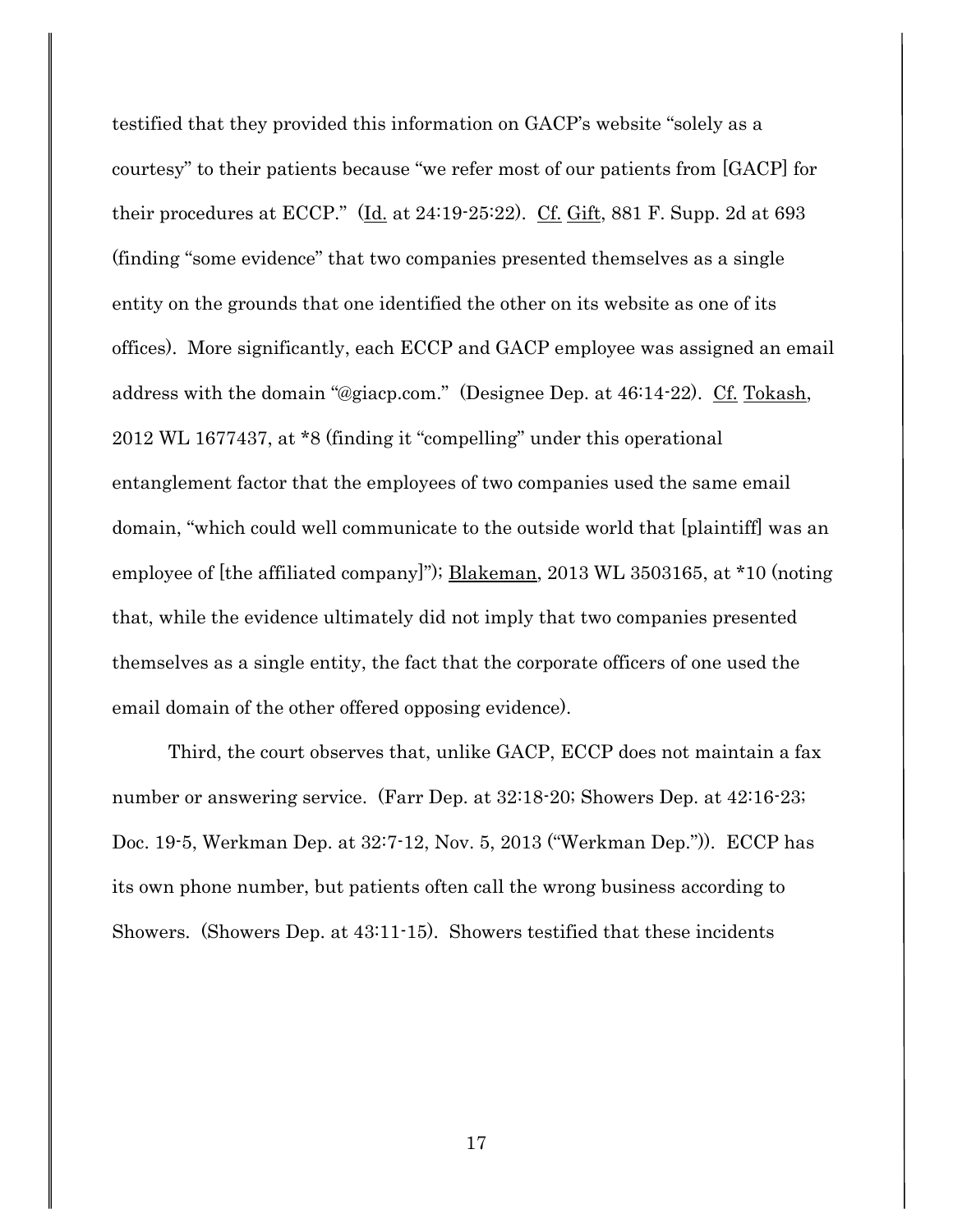required her to explain the differences between the two companies and transfer the call to the appropriate location. (Id. at 43:16-25).<sup>10</sup>

With respect to the third operational entanglement factor, Showers has not adduced evidence that ECCP or GACP covers the salaries or expenses of the other. Indeed, defendants present testimony that each company has had separate lines of credit and that one company's insolvency would not be fatal to the other. (Designee Dep. at 73:5-74:3).

Finally, a reasonable juror could find a significant degree of exclusivity between ECCP and GACP. Defendants acknowledge that, with the exception of a nonemployee physician who performed work at ECCP for approximately one year in the past, Dr. Rowe and Dr. Werkman have performed or supervised every procedure at ECCP since its inception.11 (Designee Dep. at 40:11-41:14). Conversely, the lion's share of procedures that GACP refers occur at ECCP. (Id. at 42:2-18 ("[T]he majority and clearly over 90 percent of our procedures are done at [ECCP].")). Dr. Rowe and Dr. Werkman perform all procedures that GACP refers. (Id. at 42:20-25).

Unlike the companies at issue in Nesbit, ECCP and GACP have increased overlap in management and personnel decisions, share the same building, are more

 $\overline{a}$ 

<sup>10</sup> That Showers presents herself to third parties as an employee of ECCP her nominal employer (Doc. 23 at 14 n.3)—is not dispositive under the single employer test. The very purpose of this test is to determine "whether two *nominally* distinct entities should be considered as one." Nesbit, 347 F.3d at 85 (emphasis added).

<sup>11</sup> Defendants' contention that "ECCP did not do business exclusively with GACP when Ms. Showers was terminated in 2011" (Doc. 23 at 14 n.4) is not supported by the sources defendants cite for this proposition, or elsewhere in the record.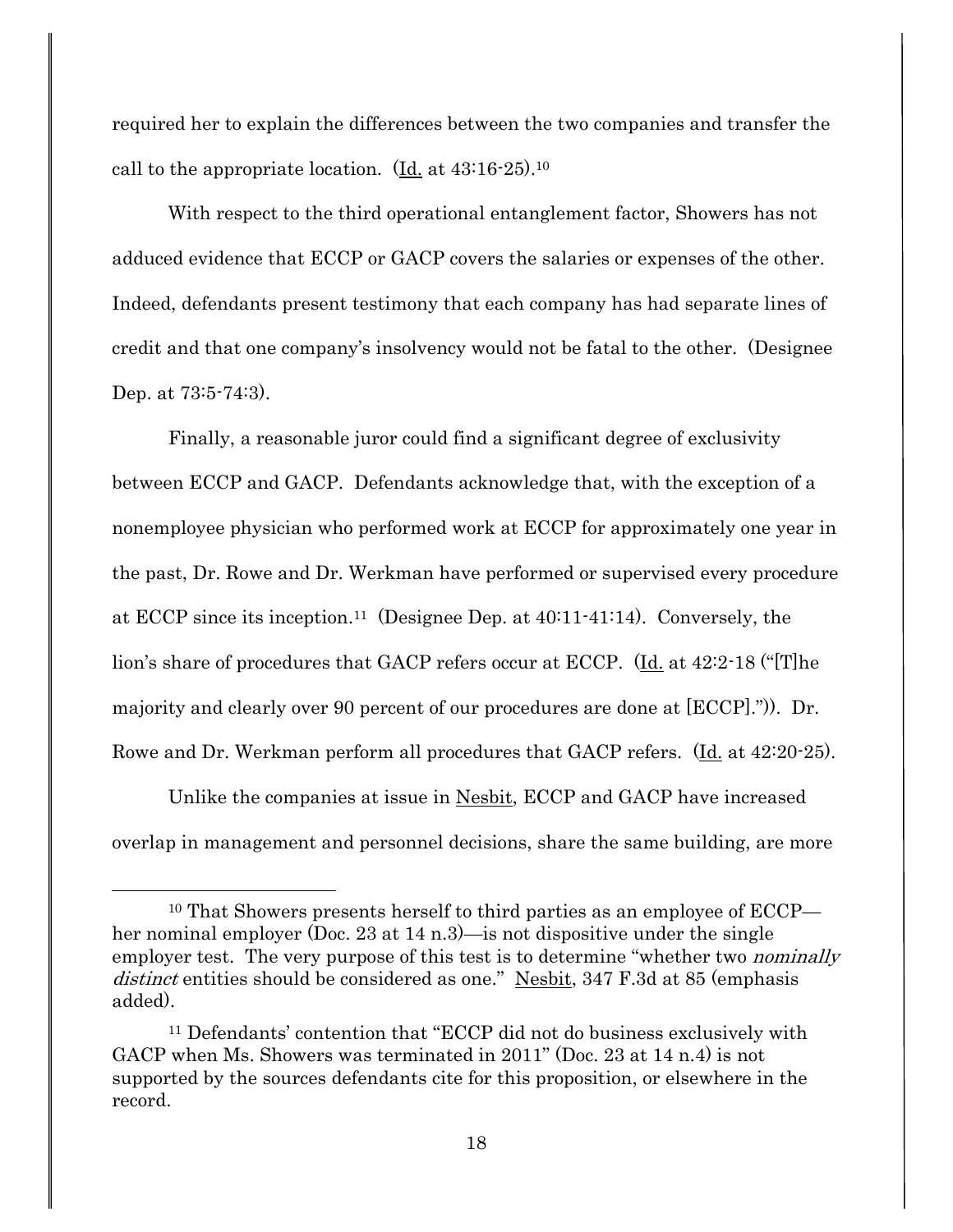likely to be treated as a single unit by third parties, and exhibit a greater degree of operational entanglement. Accepting that certain outsourcing arrangements between ECCP and GACP are similar to the arrangements among other endoscopy centers and endoscopy center management companies in the industry (Doc. 16 ¶¶ 134, 143), the court cannot ignore the considerable other ways in which ECCP and GACP, in particular, are related. While ECCP and GACP operate as separate entities in many respects—and thus a reasonable juror could conclude that they are not sufficiently interconnected to form a single employer—their interactions are far from de minimis (cf. Doc. 23 at 13).

Viewing the evidence in the light most favorable to Showers, the court finds a genuine issue of material fact regarding whether ECCP and GACP should be consolidated as a single employer for the purposes of the ADA. When so consolidated, the total number of employees at the relevant time would exceed fifteen, satisfying the ADA's numerosity requirement. (See Doc. 16  $\llbracket$  131). Accordingly, the court will deny summary judgment to the extent that defendants argue that neither ECCP nor GACP is an "employer" within the meaning of the ADA.

### B. GACP's Liability Under the Single Employer Framework

Defendants argue that Showers's ADA claim against GACP fails because Showers does not allege that GACP was responsible for her termination. (Doc. 18 at 20). While it is undisputed that Showers does not aver that GACP itself discriminated against her (Doc. 16 ¶ 146; Doc. 20 ¶ 146), defendants misinterpret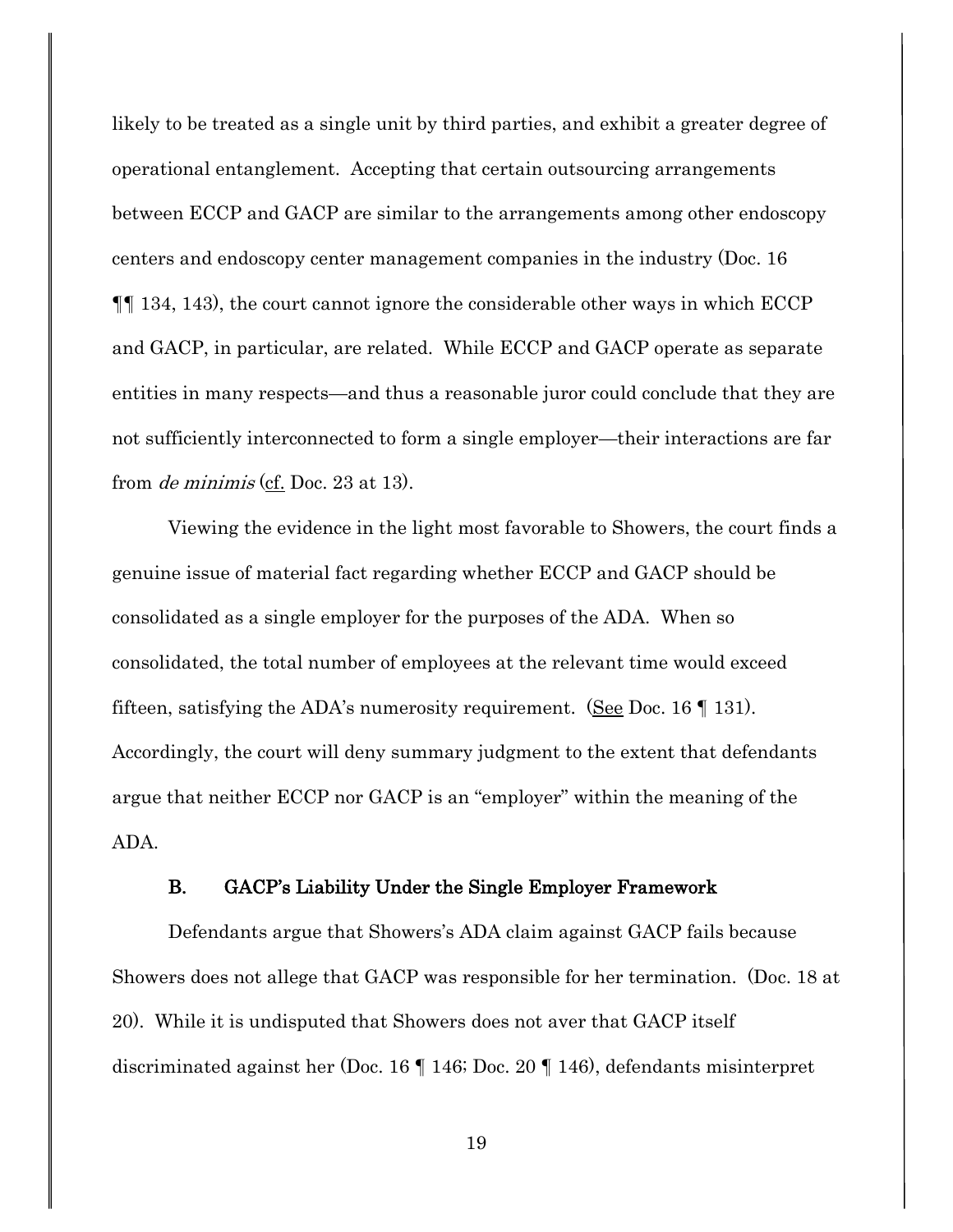the outcome of the single employer test. As the Third Circuit clarified, "[w]hen courts substantively consolidate two entities, they treat the assets and liabilities of each as belonging to a single entity." Nesbit, 347 F.3d at 86. In DeAngelo, for example, a company affiliated with the plaintiff's nominal employer moved for summary judgment on the grounds that it did not employ the plaintiff and could not be consolidated with her employer. 2011 WL 1496513, at \*1. After finding issues of material fact as to whether plaintiff's employer and the affiliated company could be combined as a single employer, the court rejected the affiliated company's contention that it could not be held liable for the alleged discrimination. Id. at  $*4$ . Other courts in this circuit have similarly concluded that single employer status extends liability. See, e.g., Gift, 881 F. Supp. 2d at 692 (noting that a company affiliated with plaintiff's employer could be held liable for the alleged discrimination if the employer and affiliated company constituted a single employer); Tokash, 2012 WL 1677437, at \*6 ("There are certain situations in which employees can be aggregated between nominally distinct employers for the purposes of establishing the requisite size for [anti-discrimination statute] *liability*." (emphasis added)); Dobrick-Peirce v. Open Options, Inc., No. 2:05CV1451, 2006 WL 2089960, at \*3 (W.D. Pa. July 25, 2006) ("Assuming arguendo that all of the Corporate Defendants are to be treated as one employer, NetFx, as one of the Corporate Defendants,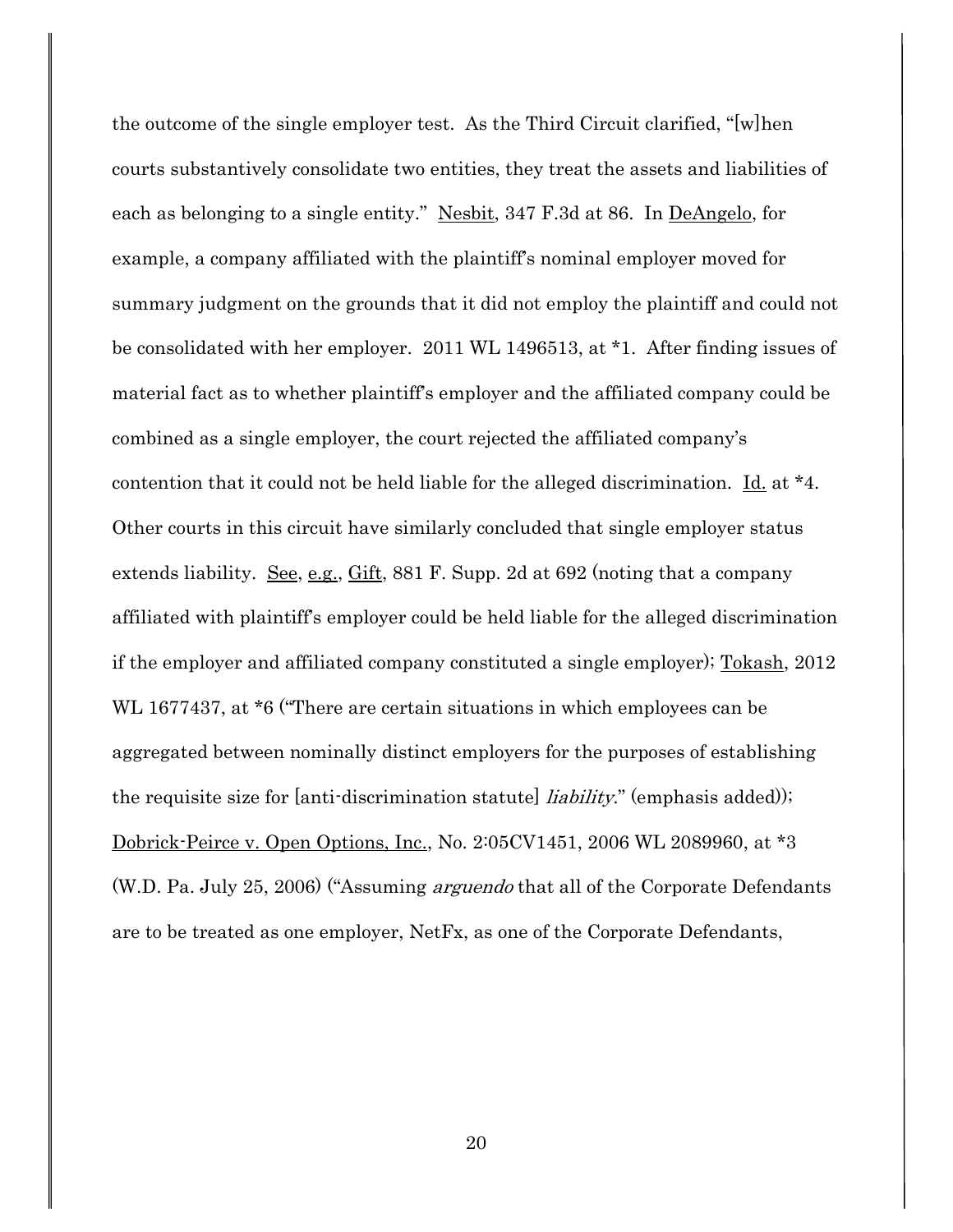would be considered an employer of all employees of the Corporate Defendants.").<sup>12</sup> Because the court finds a genuine issue of material fact regarding whether ECCP and GACP may be substantively consolidated under the single employer test, it will decline to dismiss Showers's disability discrimination claims against GACP on the sole ground that GACP—when viewed as a separate entity—did not discriminate against Showers.

### C. Disability Discrimination Claims

l

Defendants argue that Showers cannot establish her *prima facie* case under the ADA because she is not disabled within the meaning of the ADA and because she has not demonstrated that ECCP terminated her on account of any disability. (Doc. 18 at 20-22). Defendants further contend that, even if Showers could satisfy her prima facie case, she has not shown that ECCP's justification for her termination was pretext for discrimination. (Id. at 22-24). Showers counters that she had an actual disability under the ADA and that ECCP regarded her as disabled. (Doc. 19 at 16-19). She also asserts that she has met her *prima facie* case under the ADA and that the proffered reasons for her termination were pretextual. (Id. at 19-23).

<sup>12</sup> In Thomas v. Centennial Communications Corp., the district court noted that some courts in this circuit have questioned whether the single employer test can be used to establish liability in addition to numerosity, and reasoned that Nesbit addressed statutory eligibility rather than joint liability. 2014 WL 4377734, at \*2 (D.V.I. Sept. 4, 2014). The cases that the court cites in support of this proposition, however, concerned application of the joint employer test or scenarios in which it was undisputed that the corporate defendants employed the threshold number of individuals. Thomas is therefore wholly inapposite to the instant matter.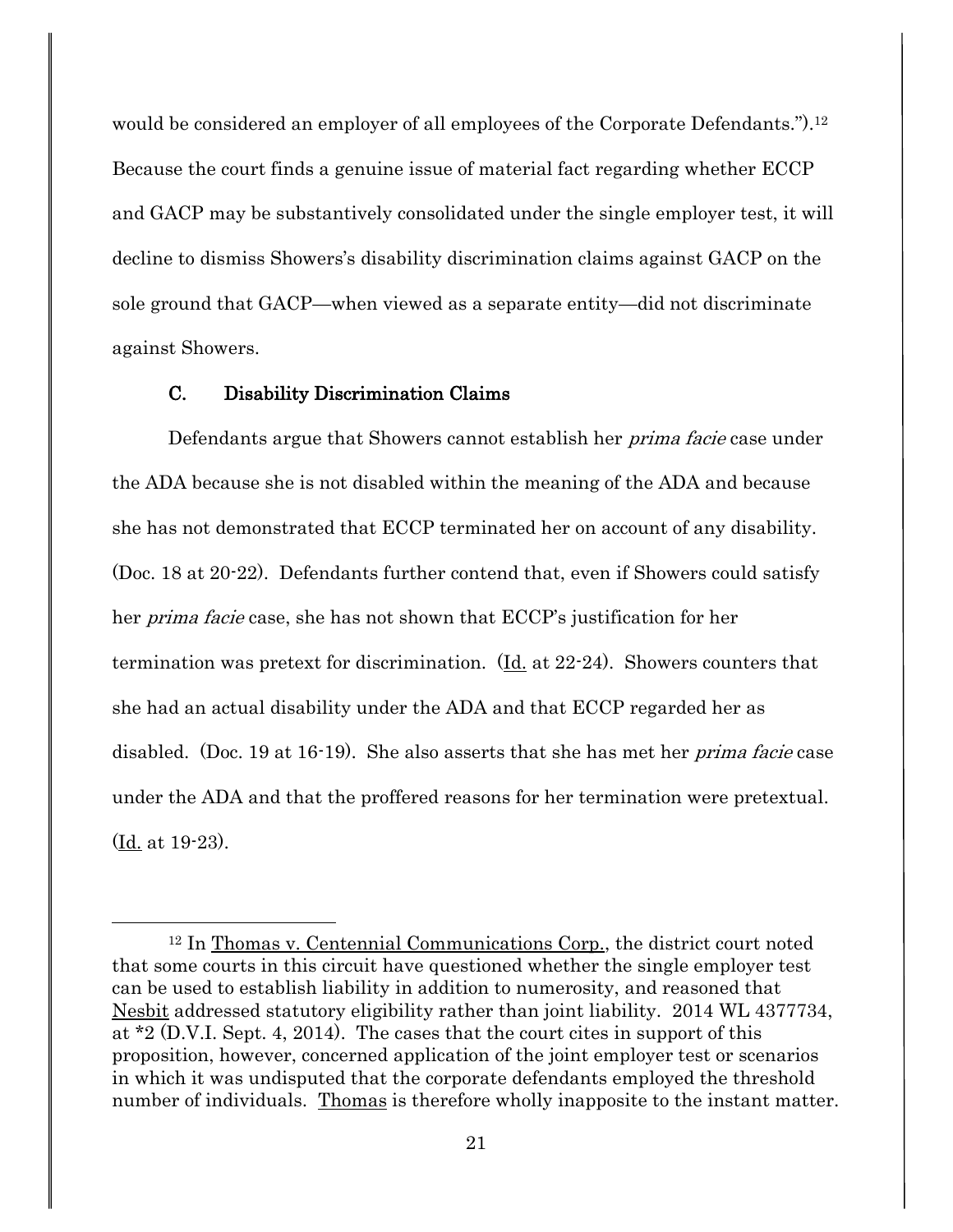When, as here, alleged discrimination is based on circumstantial evidence,<sup>13</sup> courts apply the burden-shifting framework set forth in McDonnell Douglas Corp. v. Green, 411 U.S. 792, 802-06 (1973). See Unangst v. Dual Temp Co., No. 10-6811, 2012 WL 931130, at \*5 (E.D. Pa. Mar. 19, 2012). Under this framework, a plaintiff carries the initial burden of demonstrating a *prima facie* case of unlawful discrimination. Fuentes v. Perskie, 32 F.3d 759, 763 (3d Cir. 1994). If the plaintiff establishes her *prima facie* case, the burden of production shifts to the employer to articulate a legitimate and nondiscriminatory reason for its adverse employment decision. Id. Assuming that the employer is able to meet its "relatively light burden," the burden of production shifts back to the plaintiff. <u>Id.</u> The plaintiff must then show by a preponderance of the evidence that the employer's reason for the adverse employment action is pretextual. Id.<sup>14</sup>

### 1. Showers's Prima Facie Case

l

To establish a *prima facie* case of disability discrimination under the ADA or PHRA, a plaintiff must demonstrate "(1) that [s]he is disabled within the meaning of the ADA, (2) that [s]he is otherwise qualified for the job, with or without reasonable accommodations, and (3) that [s]he was subjected to an adverse employment decision as a result of discrimination." Sulima v. Tobyhanna Army

<sup>13</sup> See Munoz v. Nutrisystem, Inc., No. 13-4416, 2014 WL 3765498, at \*4 n.5 (E.D. Pa. July 30, 2014) ("Because the termination was premised on attendance, however, not on her disabilities directly, [plaintiff's] argument does require an inference of discriminatory animus.").

<sup>&</sup>lt;sup>14</sup> The burden of persuasion rests with the plaintiff throughout this framework. Reeves v. Sanderson Plumbing Prods., Inc., 530 U.S. 133, 143 (2000) (quoting Tex. Dep't of Cmty. Affairs v. Burdine, 450 U.S. 248, 253 (1981)).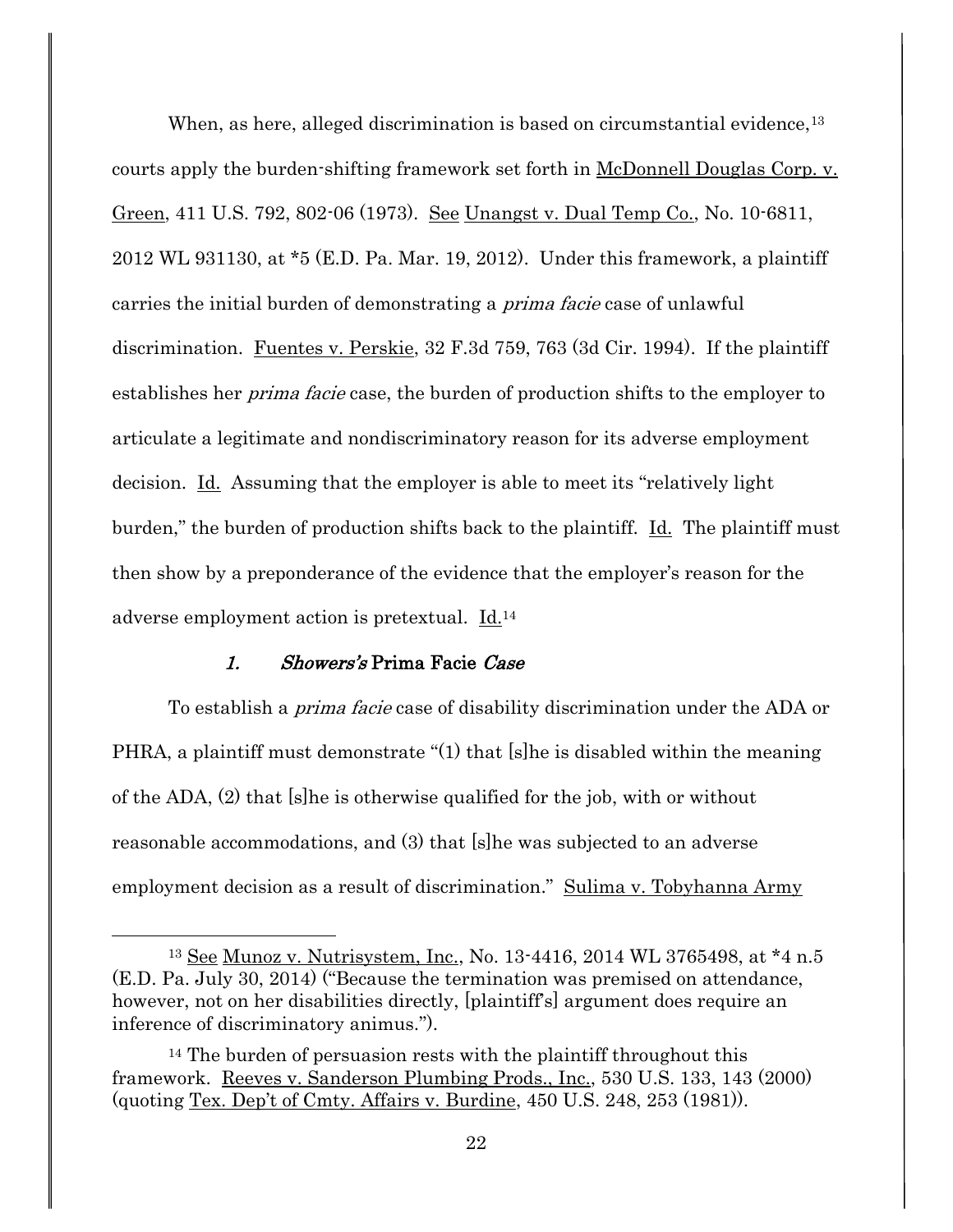Depot, 602 F.3d 177, 185 (3d Cir. 2010) (citing Taylor v. Phoenixville Sch. Dist., 184 F.3d 296, 306 (3d Cir. 1999)); accord Buskirk v. Apollo Metals, 307 F.3d 160, 166 & n.1 (3d Cir. 2002) (noting that courts generally construe the PHRA in a manner consistent with federal anti-discrimination statutes). Defendants argue that Showers has not satisfied the first and third elements of her *prima facie* case. (Doc. 18 at 20-22).

### a. Disability Under the ADA

The ADA defines a "disability" as "[1] a physical or mental impairment that substantially limits one or more major life activities of such individual; [2] a record of such an impairment; or [3] being regarded as having such an impairment." 42 U.S.C. § 12102(1).15 A plaintiff is disabled within the meaning of the ADA only if she had a disability at the time of the adverse employment decision. Rahsman v. Dewberry-Goodkind, Inc., No. 1:05-CV-1931, 2007 WL 188571, at \*6 (M.D. Pa. Jan. 22, 2007). In 2008, Congress passed the ADA Amendments Act ("ADAAA"), which emphasized that the ADA "shall be construed in favor of broad coverage of individuals" and expanded the rules of construction governing the definition of disability. ADA Amendments Act of 2008, Pub. L. No. 110-325, § 4(a), 122 Stat. 3553, 3555. Because the events at issue in the instant matter occurred after

 $\overline{a}$ 

<sup>15</sup> Major life activities under the ADA include "caring for oneself, performing manual tasks, seeing, hearing, eating, sleeping, walking, standing, lifting, bending, speaking, breathing, learning, reading, concentrating, thinking, communicating, and working." 42 U.S.C. § 12102(2)(A). Major life activities also extend to major bodily functions, including "functions of the immune system, normal cell growth, digestive, bowel, bladder, neurological, brain, respiratory, circulatory, endocrine, and reproductive functions."  $\underline{Id.}$  § 12102(2)(B).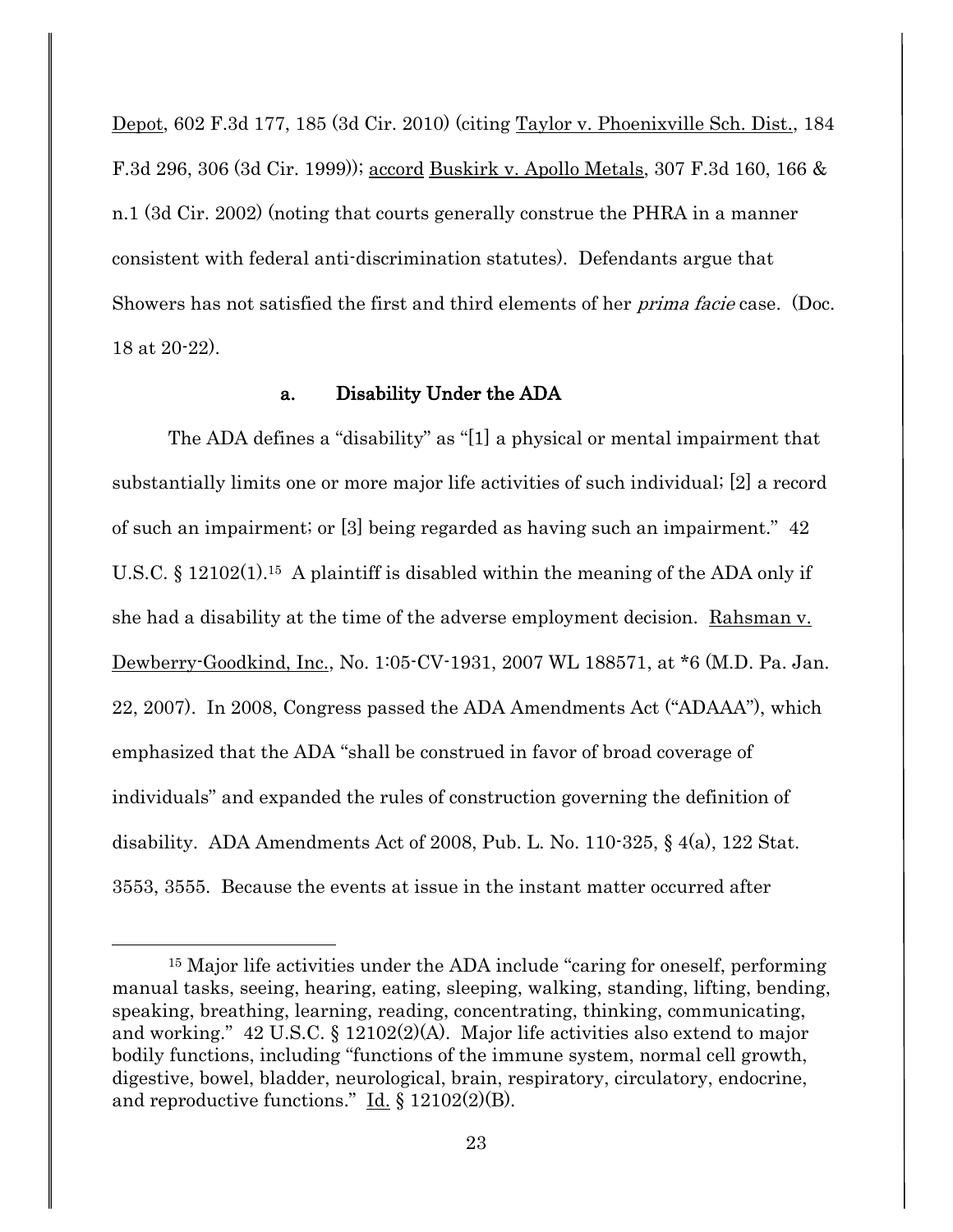January 1, 2009, the effective date of the ADAAA, these amendments apply to Showers's ADA claim. See Gaus v. Norfolk S. Ry. Co., No. 09-1698, 2011 WL 4527359, at \*11 (W.D. Pa. Sept. 28, 2011).

There can be little doubt that a medical condition as serious as cancer may substantially limit major life activities. <u>See Unangst</u>, 2012 WL 931130, at \*4 ("The ADA was clearly intended by Congress to protect cancer patients from disability discrimination."). In the instant matter, defendants concede that Showers was diagnosed with colon cancer in January 2011 and underwent laparoscopic surgery to remove the tumor as part of a curative resection. (Doc. 16 ¶ 31). Defendants also acknowledge that, as a result of her operation, Showers was on medical leave for approximately six weeks before her physician cleared her to return to work on a part-time basis. (Id. ¶ 34). Since February 2011, Showers's colon cancer has been in remission; she does not require additional treatment other than yearly check-ups. (Id. ¶ 39). Defendants contend that because Showers had recovered from her cancer surgery at the time of her termination—and because Showers's physician had confirmed that she could return to work without restrictions after her subsequent recovery from GBS (id. ¶ 52)—Showers was not disabled within the meaning of the ADA. (Doc. 18 at 21).

The 2008 amendments to the ADA provide that "[a]n impairment that is episodic or in remission is a disability if it would substantially limit a major life activity when active."  $42 \text{ U.S.C.}$  §  $12102(4)(D)$ . Cancer is such an impairment. Indeed, the legislative history of the ADAAA indicates that the Act intended to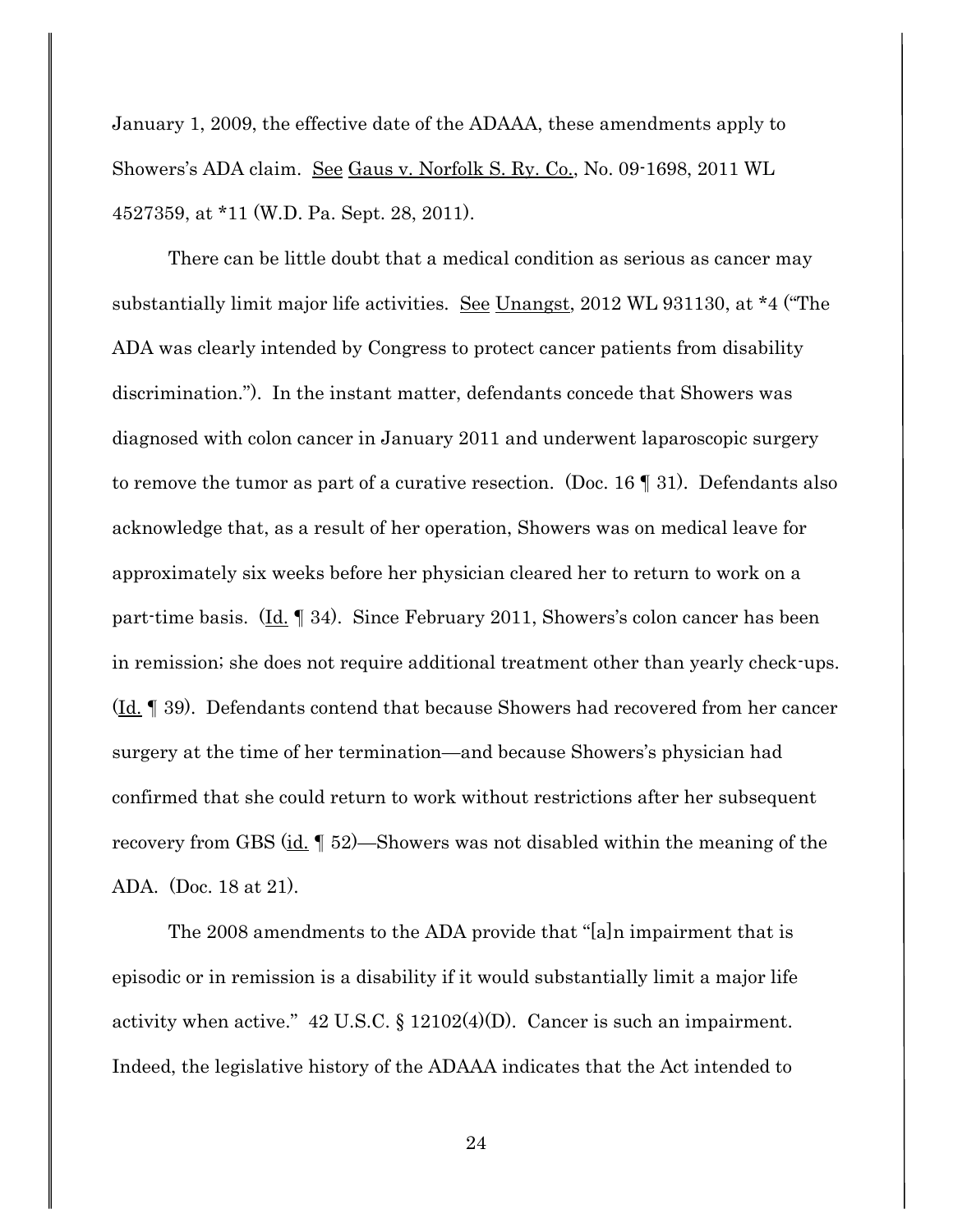counter earlier cases that had "discounted the impact of an impairment [such as cancer] that may be in remission as too short-lived to be substantially limiting." 29 C.F.R. § 1630 app. (alteration in original).

In the case sub judice, ECCP terminated Showers approximately four months after Showers returned to work following her surgery. Although Showers's cancer is presently in remission, it could substantially limit major life activities when active. Cf. Unangst, 2012 WL 931130, at \*4 (determining that plaintiff's cancer, while in remission at the time of her termination, constituted a disability under the ADA); Chalfont v. U.S. Electrodes, No. 10-2929, 2010 WL 5341846, at \*9 (E.D. Pa. Dec. 28, 2010) (finding that plaintiff had sufficiently alleged a disability when he averred that his cancer, while in remission, was a lifelong condition); Katz v. Adecco USA, Inc., 845 F. Supp. 2d 539, 548 (S.D.N.Y. 2012) (citing cases that have reasoned that cancer in remission may nevertheless qualify as a disability under the ADA). The court finds that Showers presents a genuine issue regarding whether she was disabled within the meaning of the ADA and will therefore decline to dismiss her ADA claim on this basis.<sup>16</sup>

### b. Disability Under the PHRA

l

The parties do not separately consider whether Showers has demonstrated that she was disabled within the meaning of the PHRA. While the PHRA's definition of disability largely tracked the ADA's prior to the ADAAA, Pennsylvania

<sup>16</sup> Because a reasonable juror could conclude that, at the time of her termination, Showers had an actual disability or a record of a disability within the meaning of the ADA, it is unnecessary to address whether ECCP regarded Showers as disabled under the ADA.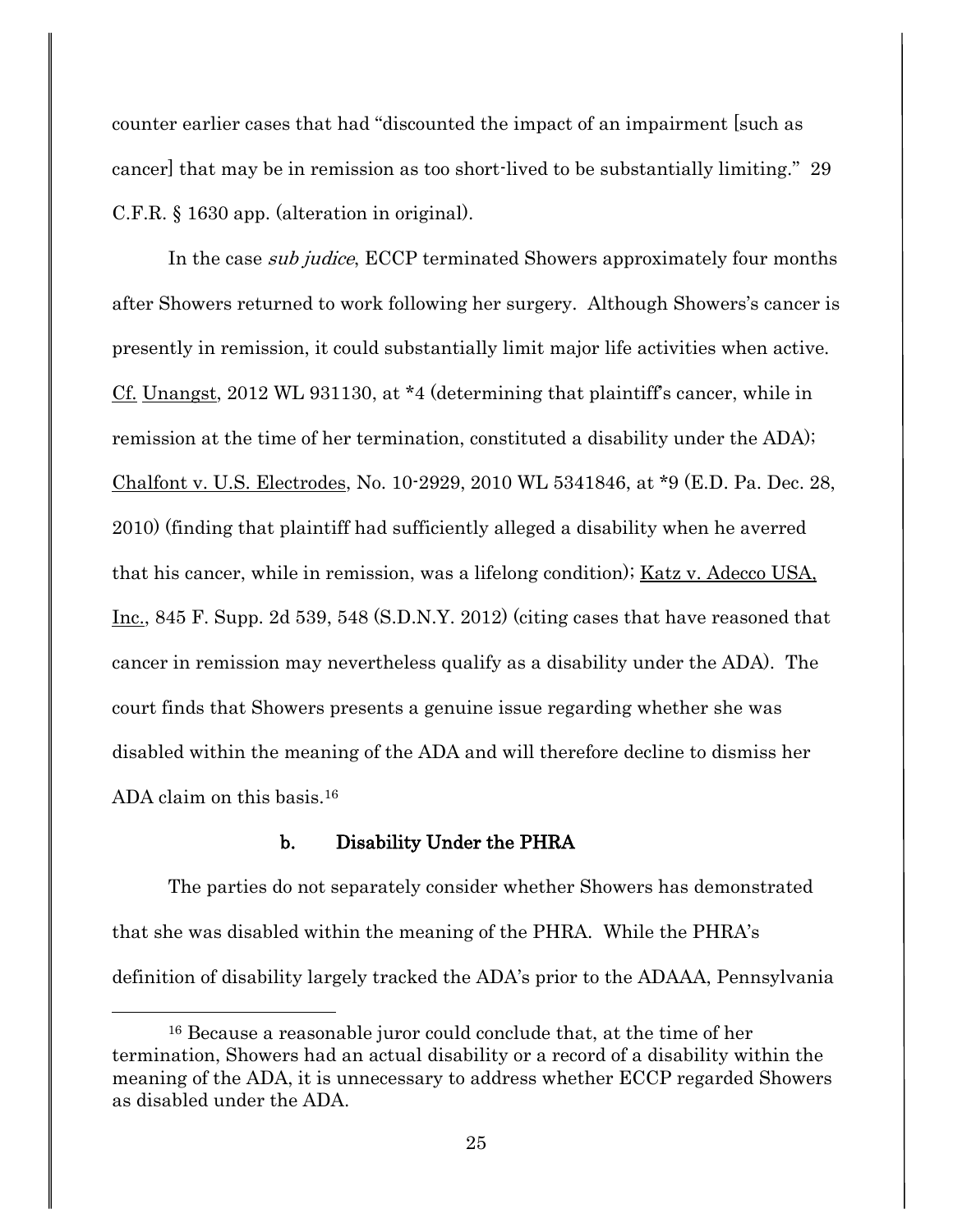has not similarly expanded the meaning of disability under the PHRA. Rubano v. Farrell Area Sch. Dist., 991 F. Supp. 2d 678, 689 n.7 (W.D. Pa. 2014). In disability discrimination cases predicated on conduct that occurred after January 1, 2009 where disability status is at issue, therefore, courts in this circuit have applied the pre-ADAAA standard to PHRA claims. Id. (citing cases); Rocco v. Gordon Food Serv., 998 F. Supp. 2d 422, 428 (W.D. Pa. 2014) (same). This court will too.

With respect to Showers's actual disability claim, the PHRA contains no provision analogous to the ADAAA's rule of construction regarding impairments that are episodic or in remission. See 43 PA. CONS. STAT.  $\S 954(p,1)$ . Showers has not proffered evidence that her cancer or GBS substantially limited any major life activities at the time of her termination and concedes that neither illness significantly affected her as of May 2011. (See Showers Dep. at 66:11-67:18, 177:11-19). Accordingly, the court concludes that Showers does not present a genuine issue regarding whether she was disabled or had a record of a disability<sup>17</sup> under the PHRA. Cf. Fields v. Verizon Servs. Corp., No. 10-CV-02484-AW, 2011 WL 4102087, at  $*5$  (D. Md. Sept. 13, 2011) (finding that plaintiff was not disabled within the meaning of a local anti-discrimination statute because that statute, unlike the ADAAA, did not extend to medical conditions that are in remission), aff'd, 493 F. App'x 371 (4th Cir. 2012) (per curiam).

<sup>17</sup> To establish a record of a disability, a plaintiff must demonstrate that the recorded impairment constitutes an actual disability. See Rahsman, 2007 WL 188571, at \*7 (citing Tice v. Ctr. Area Transp. Auth., 247 F.3d 506, 512 (3d Cir. 2001)).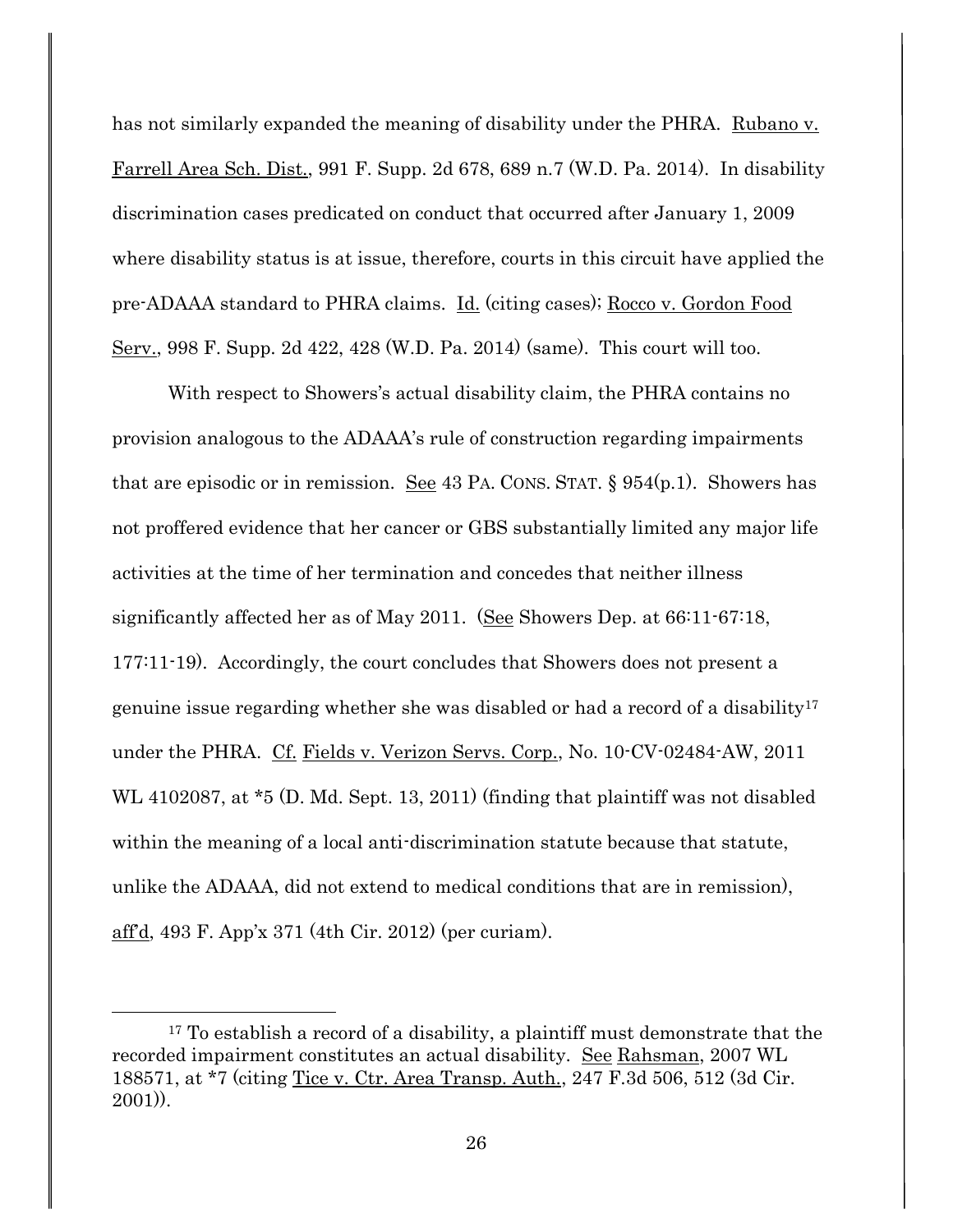Showers's "regarded as" disability claim under the PHRA also cannot survive summary judgment. A claim that an employer regarded an employee as disabled focuses on the "reactions and perceptions" of the employer; the employee need not have an actual impairment to state a disability discrimination claim. Kelly v. Drexel Univ., 94 F.3d 102, 108-09 (3d Cir. 1996). An employer's mere awareness of an impairment, however, is insufficient to establish that it regarded the employee as disabled. Id. at 109. Prior to the ADAAA, to establish that her employer regarded her as disabled, a plaintiff had to show that (1) she had an impairment that did not substantially limit major life activities but was treated by her employer as having such an impairment; (2) she had an impairment that substantially limited major life activities as a result of the attitudes of others regarding the impairment; or (3) she had no impairment but was treated by her employer as having a substantially limiting impairment. Taylor v. Pathmark Stores, Inc., 177 F.3d 180, 187 (3d Cir. 1999); see also Fallecker v. Slippery Rock Univ., State Sys. of Higher Educ., No. 1929 C.D. 2007, 2008 WL 9399222, at \*6 (Pa. Commw. Ct. July 28, 2008) ("Under the correct [PHRA] standard, an employee may be characterized as disabled under the 'regarded as' disabled prong . . . if the employee is able to establish that the employer regarded the employee as having an impairment that substantially limits any major life activity regardless as to whether that perception is accurate.").

The ADAAA broadened the scope of disability by providing that a plaintiff may establish that her employer regarded her as disabled merely by showing that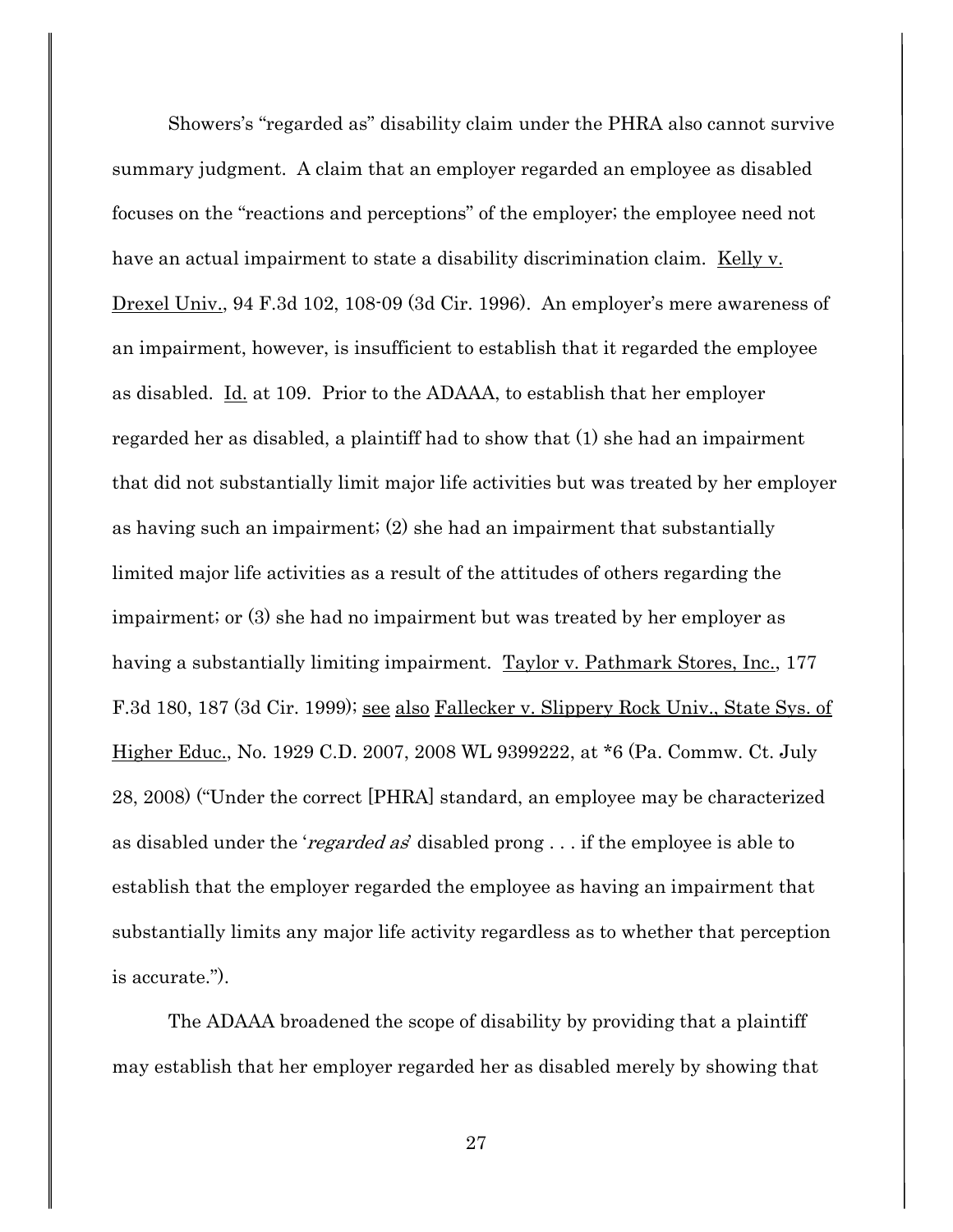the employer subjected her to an adverse employment action on the basis of an actual or perceived impairment; whether the employer believed that any impairment substantially limited the plaintiff's major life activities is no longer dispositive under the ADA. 42 U.S.C.  $\S$  12102(3)(A); <u>see also Hohider v. United</u> Parcel Serv., Inc., 574 F.3d 169, 188 n.17 (3d Cir. 2009). The PHRA was not similarly amended and therefore should be construed in accordance with the pre-ADAAA standard for "regarded as" disability. Rubano, 991 F. Supp. 2d at 693-94.

Showers contends that ECCP regarded her as disabled because it was aware that she had been diagnosed with colon cancer and GBS, because Farr expressed some concern about whether Showers would be able to perform her job duties or be a liability after recovering from GBS, and because Farr suggested that ECCP evaluate Showers regularly upon her return. (Doc. 19 at 18-19). This evidence would not permit a reasonable juror to conclude that ECCP perceived Showers's medical conditions as substantially limiting any major life activities. While Farr initially recommended that Showers be evaluated on a weekly and then monthly basis due to concerns regarding her data entry and motor skills (Farr Dep. at 81:7-84:2, Ex. 21), ECCP did not act on this recommendation (id. at 81:24-82:7). Farr testified that she proposed these evaluations based on her prior experiences with employees returning from leave under the Family Medical Leave Act. (Id. at 82:8-83:10; see also Werkman Dep. at 64:16-66:3 ("[T]here was no need to do anything out of the ordinary in terms of allowing Ms. Showers to return to work or create some special program for her for continued follow-up. We treated her like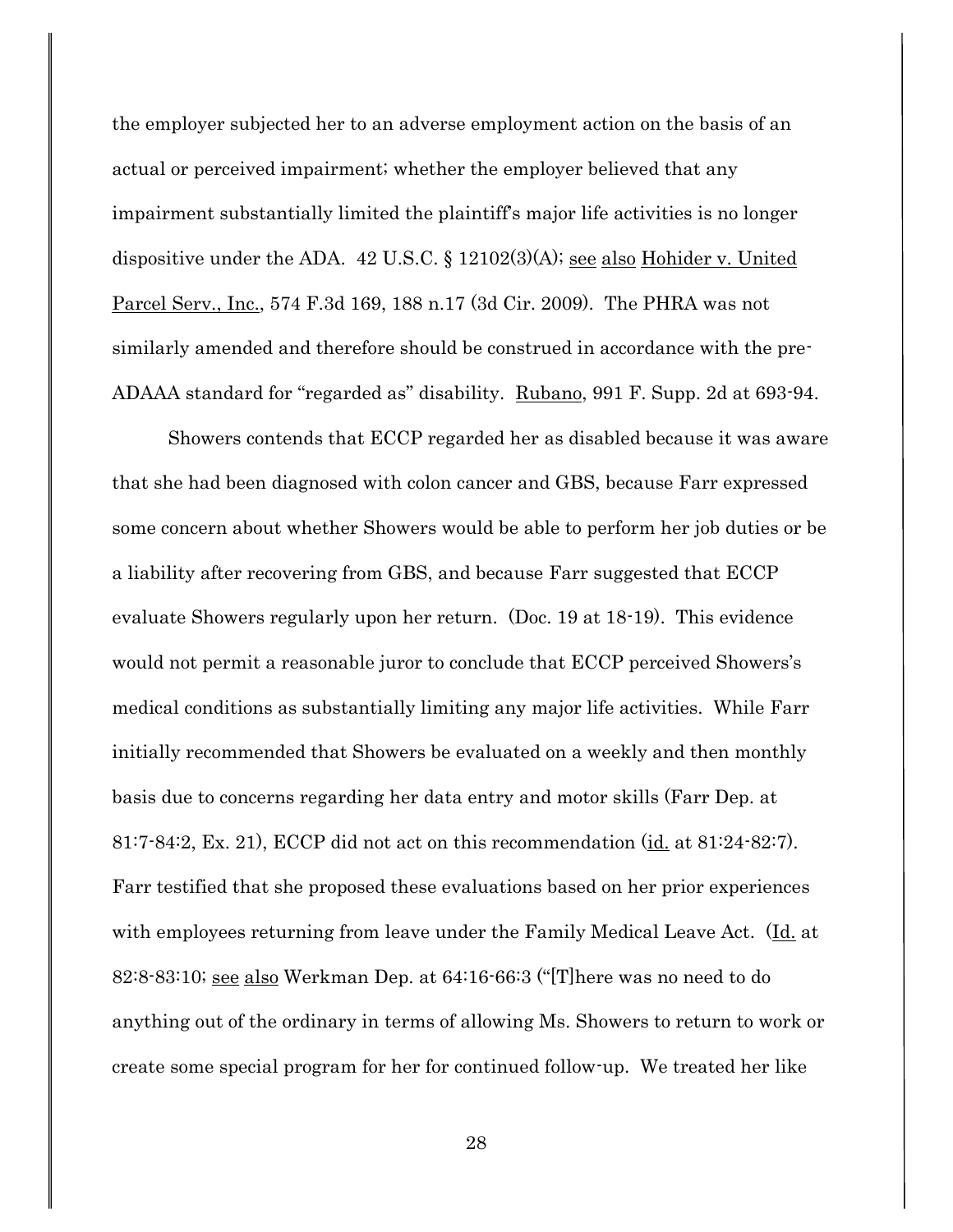any other employee in the practice.")). Nor did ECCP require Showers to undergo a formal, independent evaluation. Dr. Rowe explained that ECCP ultimately determined that no such evaluation was necessary in light of the medical release from Showers's physician. (Doc. 19-4, Rowe Dep. at 84:16-84:22, Oct. 17, 2013 ("Rowe Dep.")).

Showers does not clearly identify which major life activity ECCP perceived that her impairment substantially limited in June 2011. To the extent that Showers relies on the major life activity of "working,"<sup>18</sup> she fails to present a genuine issue of material fact for trial. An impairment substantially limits the major life activity of working only if the plaintiff is unable to work in a "broad class of jobs," as opposed to at any particular job. Provence v. Avon Grove Charter Sch., No. 07-659, 2008 WL 2928314, at \*8 (E.D. Pa. July 28, 2008) (quoting Tice, 247 F.3d at 512). In Quinn v. Mercy Fitzgerald Hospital, the district court concluded that a human relations director's comment that an employee's disability presented a liability to the employer, without more, did not establish that the employer regarded the employee substantially limited in the activity of working. No. 09-4327, 2011 WL 2982324, at \*3 (E.D. Pa. July 22, 2011). And in Rahsman, this court found that an employer's concern about the quality of an employee's writing after a stroke did not support a finding that the employer regarded the employee as substantially limited in any major life activity. 2007 WL 188571, at \*9. In the instant matter,

<sup>18</sup> Showers claims that the evidence she proffers in support of her "regarded as" disability claim "indicate s that Ms. Farr regarded or perceived Ms. Showers as being disabled and limited in her ability to be steady on her feet and perform her work upon return from GBS." (Doc. 19 at 18-19) (emphasis added).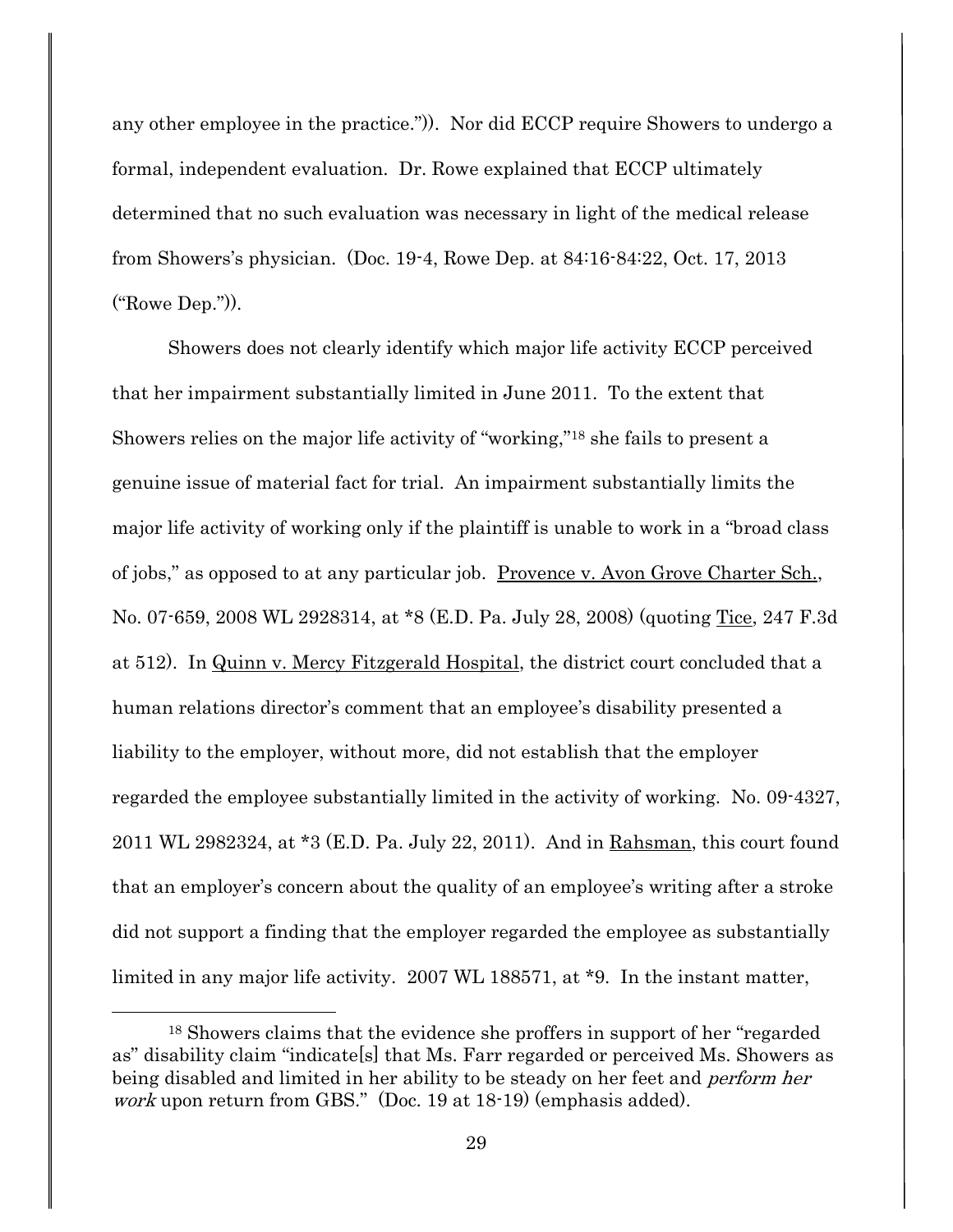Showers has not adduced evidence from which a reasonable juror could infer that ECCP believed that she was substantially limited in her ability to work at ECCP after her return, let alone at a wider range of jobs. ECCP's short-lived concerns regarding Showers's motor skills and safety are insufficient to create a genuine issue for trial. Accordingly, the court will grant defendants' motion for summary judgment as to Showers's PHRA claim.

### c. Adverse Employment Decision as a Result of Discrimination

The parties do not contest whether Showers suffered an adverse employment action when ECCP terminated her in June 2011 but dispute whether Showers has demonstrated a causal connection between her termination and her disability.<sup>19</sup> Showers asserts that Farr sought to terminate her because Farr viewed her as a "liability" to ECCP after her return to work. (Doc. 19 at 20). According to Showers, Farr adopted a "harassing nature" and was routinely critical of Showers's performance. (Showers Dep. at 61:1-11, 74:16-75:1). Farr allegedly criticized Showers's tone of voice, manner of speaking with patients, and filing accuracy. (Id. at 61:6-62:15). Showers further testified that Farr pressured her to return to work

<sup>19</sup> The court acknowledges the existence of authority that suggests a plaintiff need not establish causation as part of her *prima facie* case. See, e.g., Armstrong v. Burdette Tomlin Mem'l Hosp., 438 F.3d 240, 251 (3d Cir. 2006). As the Third Circuit has clarified, the causation inquiry under the prima facie case "is not easily distinguishable" from the subsequent analysis of pretext. Farrell v. Planters Lifesavers Co., 206 F.3d 271, 286 (3d Cir. 2000). In the interest of completeness, and because the McDonnell Douglas framework does not require that courts "ration the evidence between one stage or the other," Farrell, 206 F.3d at 286, this court will not limit its consideration of the parties' causation arguments to the pretext stage.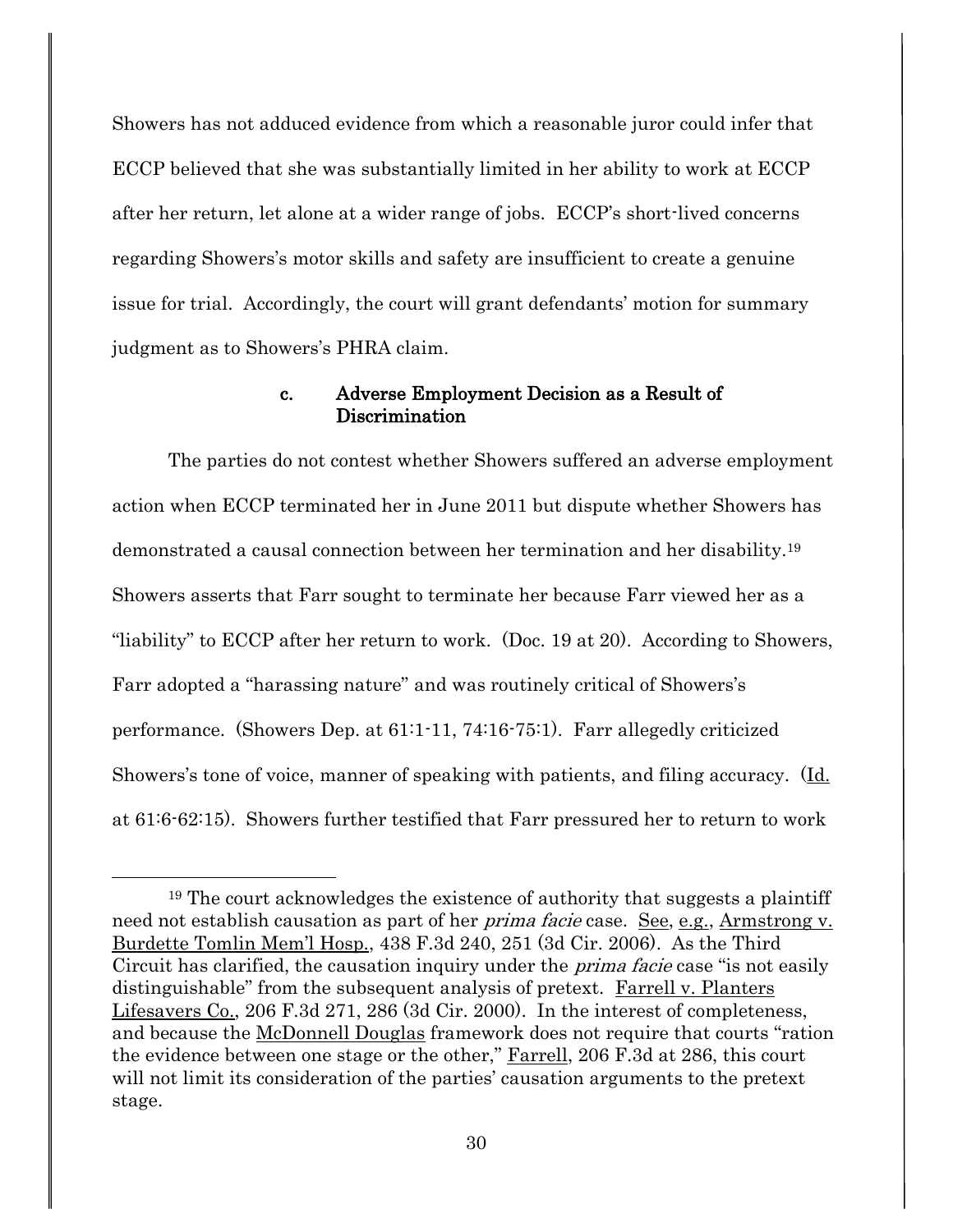after her cancer surgery and made numerous calls to her or her family during her recovery from GBS inquiring when Showers would return. (Id. at 70:18-75:7, 290:6-23). Showers also points to a May 5, 2011 email from Farr to Dr. Rowe and Dr. Werkman in which Farr recommended that ECCP evaluate Showers after her return in order to protect ECCP and questioned whether Showers's efforts to contact a coworker about Showers's employment status, rather than Farr, constituted insubordination. (Doc. 20 ¶ 109; Farr Dep. at 84:11-85:10, Ex. 21).

The record contains scant evidence from which a reasonable juror could conclude that Showers's disability was causally related to her termination. Showers concedes that Dr. Rowe and Dr. Werkman did not discriminate against her; she ascribes discriminatory animus only to Farr. (Showers Dep. at 252:7-21).20 With respect to Farr's "nitpicking," Showers acknowledges that some of Farr's criticisms, including comments related to filing errors, were valid. (Id. at 62:20-63:22). Importantly, Showers cannot identify any specific instances of *unfair* criticism. (Id. at 63:12-18). And notwithstanding Showers's testimony that she felt pressured to return to work while on medical leave, she admits that Farr had a legitimate,

<sup>&</sup>lt;sup>20</sup> Defendants argue that Showers cannot impute to ECCP any discriminatory animus on the part of Farr because the Governing Board unanimously terminated her. (Doc. 18 at 24). Showers disputes this assertion, however, and avers that Farr improperly influenced the Governing Board's decision by failing to speak with Showers about the reasons for her absence and by presenting only Farr's version of the incident to the Board. (Doc. 20 ¶ 120). The court cannot dismiss Showers's ADA claim, as a matter of law, because it is undisputed that Dr. Rowe and Dr. Werkman were parties to the adverse employment decision. See Staub v. Proctor Hosp., 131 S. Ct. 1186, 1194 (2011) (holding that when a supervisor motivated by discriminatory animus intends to subject an employee to an adverse employment decision, the employer may be held liable to the extent that the supervisor's actions were a proximate cause of the employment decision).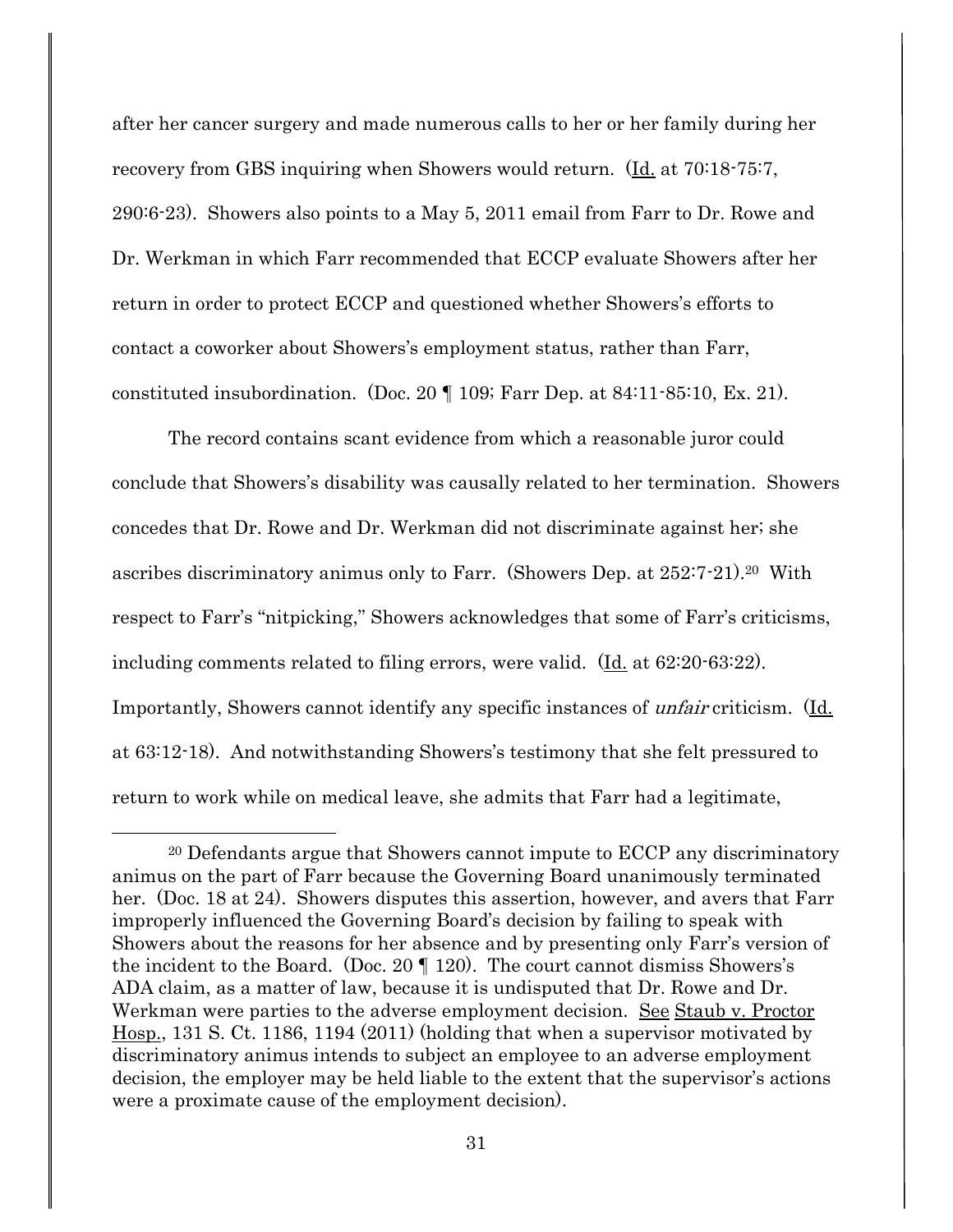staffing-related reason to inquire periodically about the status of her leave, at least prior to acquiring information about her return date. ( $\underline{Id}$ , at 76:7-20; Doc. 20  $\P$  106). Contrary to Showers's claim, the record does not support a finding that, one month before her termination, Farr "expressed her desire to get rid of Ms. Showers after her return from GBS." (Doc. 19 at 20). At most, Farr's May 5, 2011 email suggests that Farr had concerns about Showers's ability to perform her job duties upon her return as well as any concomitant liabilities that she may have presented to herself or ECCP. (See Farr Dep. Ex. 21). ECCP approved Showers's request to return in May 2011 and all of her earlier requests for leave. (See, e.g., Showers Dep. Exs. 13, 15, 17). Cf. Dove v. Cmty. Educ. Centers Inc., No. 12-4384, 2013 WL 6238015, at \*15-16 (E.D. Pa. Dec. 2, 2013) (finding no inference of bias on the part of a supervisor who allegedly criticized plaintiff's appearance after plaintiff returned from medical leave and noting that there was no evidence that the supervisor had rejected plaintiff's requests for leave or vacation). Moreover, the mere fact that Farr internally questioned whether Showers committed insubordination when she contacted a coworker on multiple occasions about her employment status is hardly indicative of bias. (See Farr Dep. at 84:11-85:6).

In light of the weak evidence linking her termination with any disability discrimination, the court is skeptical that Showers presents a genuine issue of material fact regarding whether her disability played a role in her termination. Because the court ultimately finds that Showers has failed to demonstrate that ECCP's proffered reasons for her termination were pretextual, it will assume,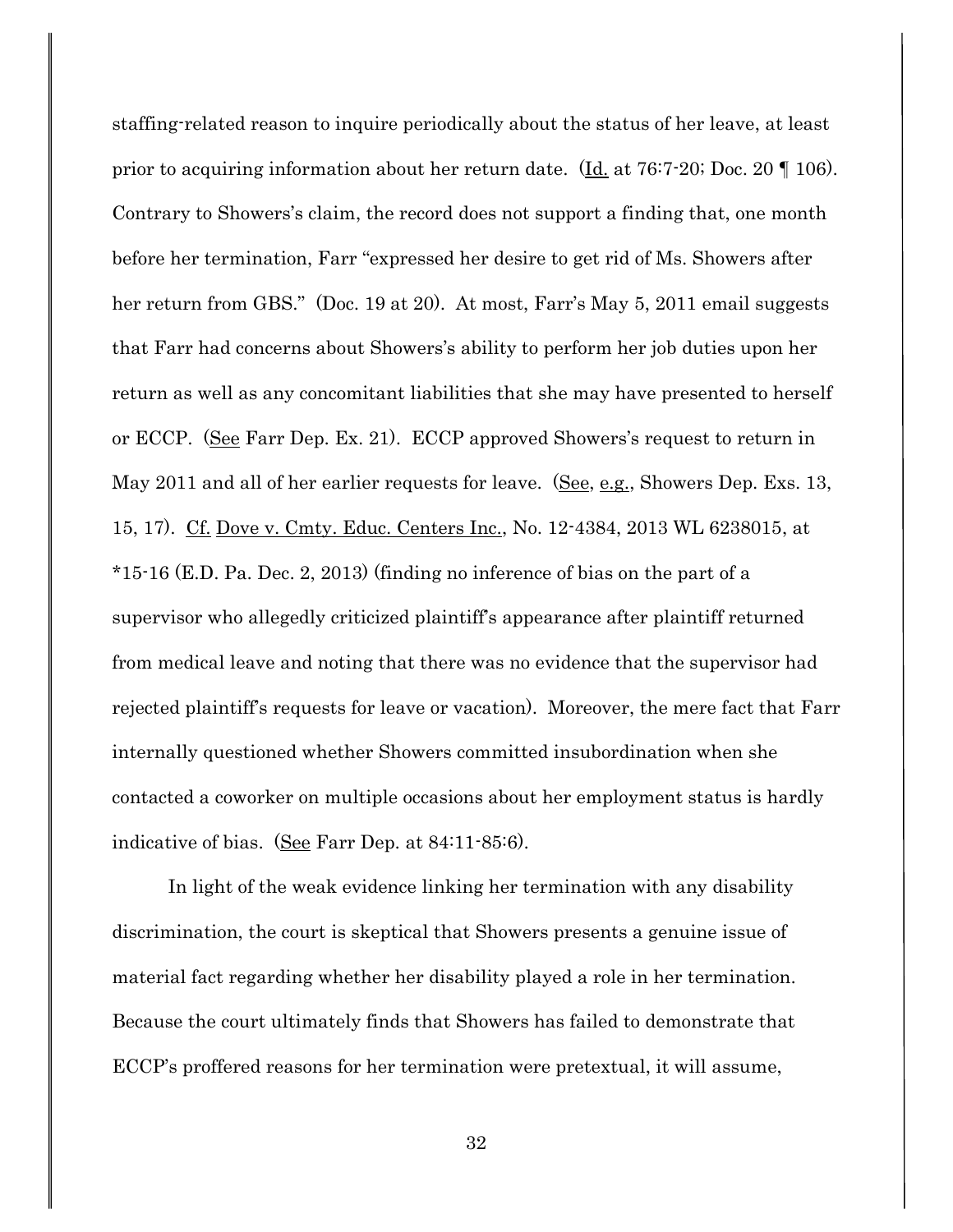arguendo, that Showers has satisfied her *prima facie* case and proceed to the next step of the McDonnell Douglas analysis.<sup>21</sup>

### 2. Defendants' Legitimate, Nondiscriminatory Reason for Showers's Termination

Assuming that Showers has established her prima facie case of disability discrimination, the burden of production shifts to defendants to articulate a legitimate, nondiscriminatory reason for their decision to terminate Showers. Specifically, defendants must introduce evidence that, "taken as true, would permit the conclusion that there was a nondiscriminatory reason for the unfavorable employment decision." Fuentes, 32 F.3d at 763.

Defendants have satisfied their burden. ECCP asserts that it terminated Showers on June 17, 2011 for failing to report to work on June 14, 2011 or to inform ECCP of her absence pursuant to company policy. (See Showers Dep. Ex. 20). In so doing, ECCP took into account previous disciplinary violations. (Doc. 16 ¶¶ 94-95). This justification, if true, is a proper basis for termination. See Mathias v. Allegheny Valley Sch., 560 F. Supp. 2d 354, 360 (E.D. Pa. 2008) (concluding that the

<sup>21</sup> Defendants contend that Showers cannot identify any similarly situated employees who were treated more favorably than her for violations of ECCP's calloff or confidentiality policies. (Doc. 18 at 21-22; Doc. 23 at 18). Showers disputes this assertion and asserts that information about other employees' disciplinary violations was not available to her. (Doc. 20  $\P$  117). The court observes that while more favorable treatment of similarly situated employees may buttress a plaintiff's prima facie case under the ADA, it is not a required element of her *prima facie* case. Shaffer v. Greater Hazleton Health Alliance, No. 3:12-CV-02450, 2013 WL 2443931, at \*3 n.3 (M.D. Pa. June 5, 2013) (quoting Matczak v. Frankford Candy & Chocolate Co., 136 F.3d 933, 939 (3d Cir. 1997)).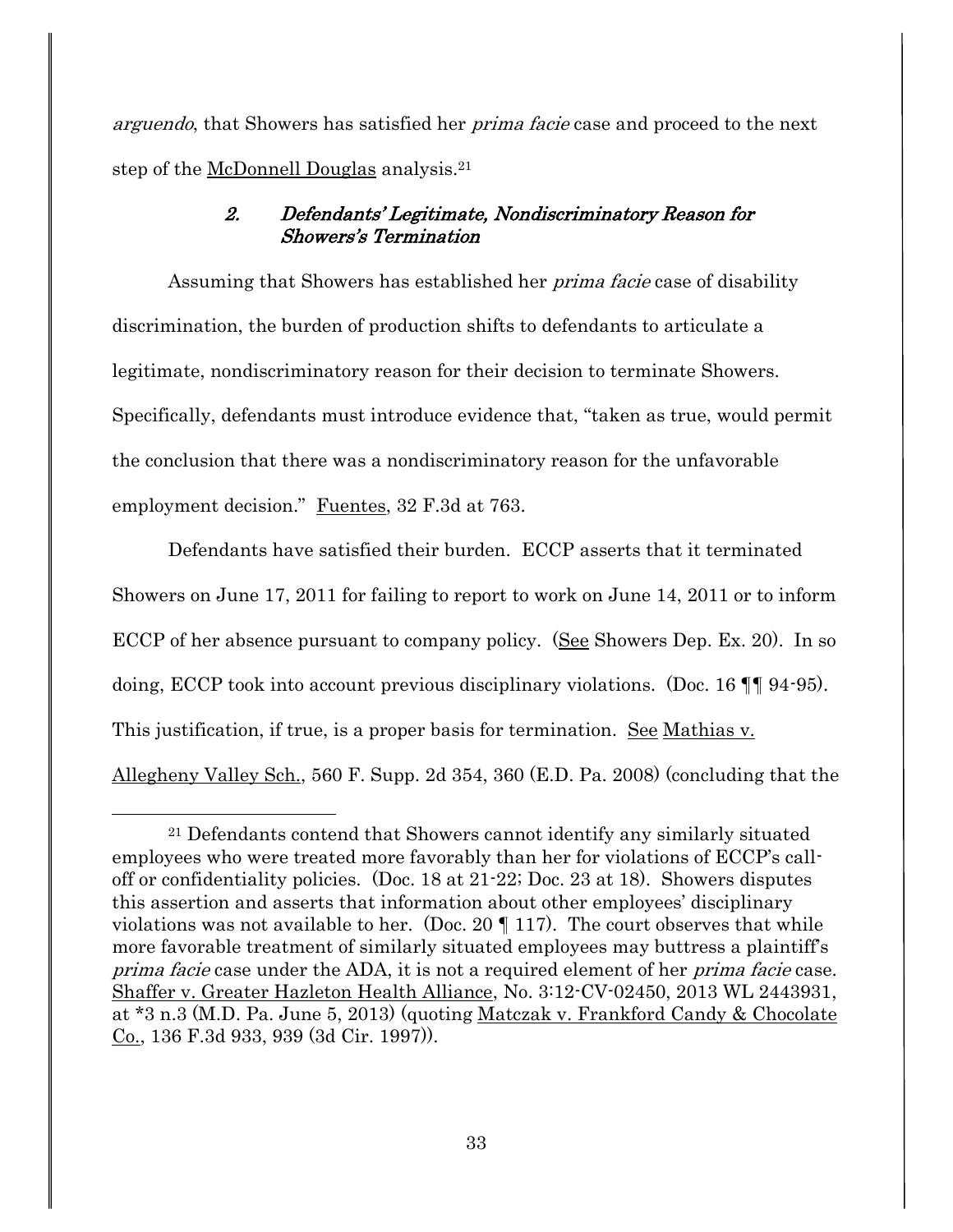employer, which asserted that it terminated plaintiff for failing to report to work or notify her supervisor that she would be absent, proffered a legitimate and nondiscriminatory reason for its adverse employment action).<sup>22</sup>

### 3. Pretext

 $\overline{a}$ 

After the employer has articulated a legitimate and nondiscriminatory reason for its adverse employment decision, the employee may defeat summary judgment by identifying evidence "from which a factfinder could reasonably either (1) disbelieve the employer's articulated legitimate reasons; or (2) believe that an invidious discriminatory reason was more likely than not a motivating or determinative cause of the employer's action." Fuentes, 32 F.3d at 764. A plaintiff cannot discredit an employer's proffered basis for termination merely by showing that the employment decision was wrong or mistaken. Id. at 765. Rather, the plaintiff must show that the reasons for the employment decision are beset by "weaknesses, implausibilities, inconsistencies, incoherencies, or contradictions" such that a reasonable factfinder could find the justification "unworthy of credence." Id. (quoting Ezold v. Wolf, Block, Schorr & Solis-Cohen, 983 F.2d 509, 531 (3d Cir. 1992)). This burden is difficult to meet. Id.

In the instant matter, Showers maintains that she has identified evidence sufficient to discredit ECCP's proffered reason for her termination. She argues that

<sup>22</sup> The court notes that, according to Dr. Rowe, ECCP previously sought to terminate an employee who purportedly violated the attendance policy. (Rowe Dep. at 32:25-33:13 ("We had a part-time employee who was terminated for no show and no call. . . . He handed in a letter of resignation on the date he was to be terminated. We accepted his resignation.")).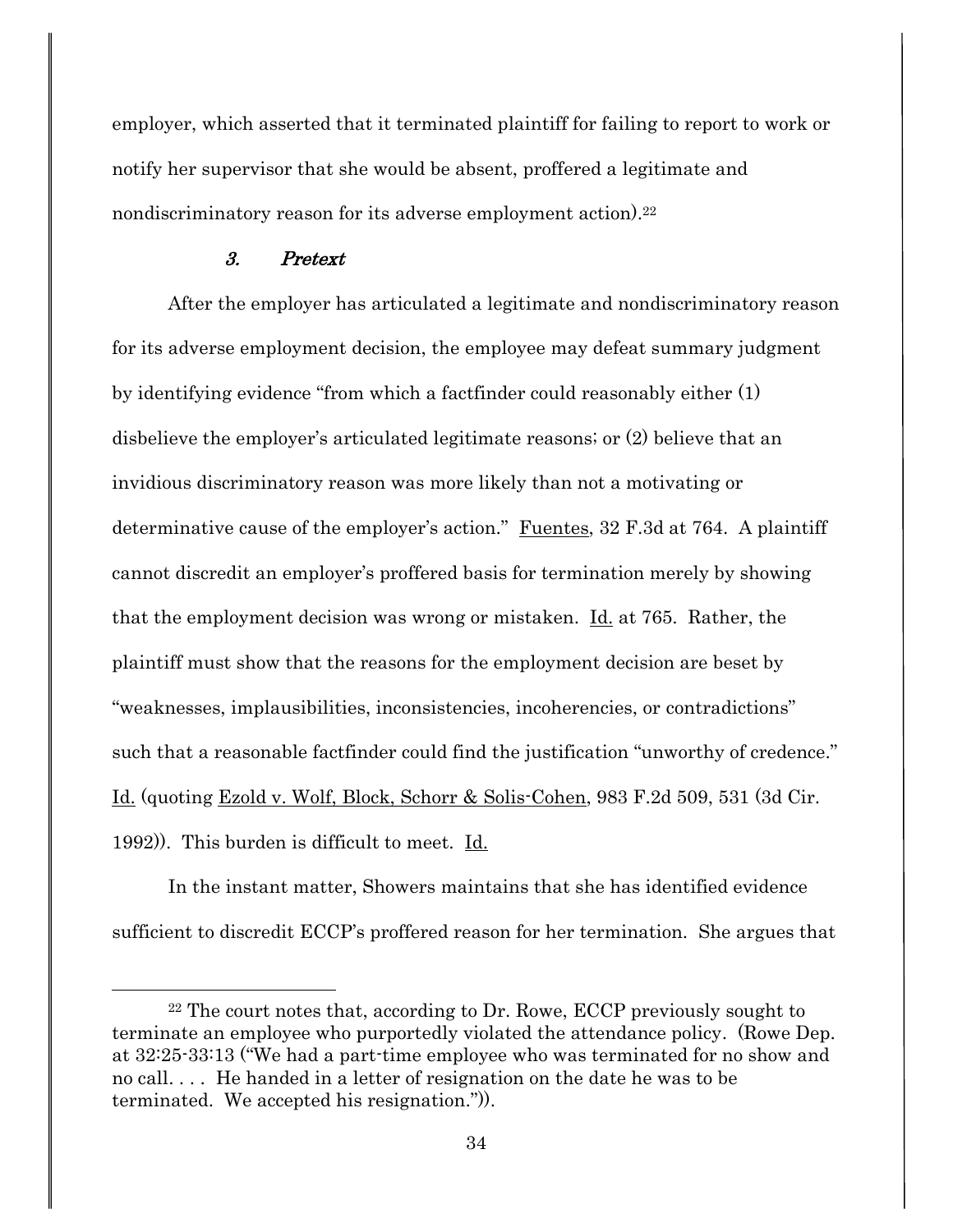Farr "was looking for a reason to get rid of Showers" upon her return from GBS, that Farr "manipulated" the Governing Board's decision to terminate Showers, and that Showers's performance became an issue only after she returned from medical leave. (Doc. 19 at 22). Viewing the evidence in the light most favorable to Showers, these arguments fall short of demonstrating pretext.

As the court suggested in connection with Showers's *prima facie* case, the record would not permit a reasonable juror to infer that Farr sought to terminate Showers upon her return from GBS. Showers centers her pretext argument on her belief that Farr sought to dismiss her because she viewed Showers as a liability.<sup>23</sup> Subjective beliefs that are not supported by evidence in the record are insufficient to establish pretext. James v. Sutliff Saturn, Inc., 468 F. App'x 118, 121 (3d Cir. 2012) (nonprecedential) ("[Plaintiff's] unsupported belief that he was fired for discriminatory reasons 'falls far short of establishing pretext.'" (quoting Sarullo v. U.S. Postal Serv., 352 F.3d 789, 800 (3d Cir. 2003))); Tolan v. Temple Health Sys. Transp. Team, Inc., No. 09-CV-5492, 2013 WL 706049, at \*18 (E.D. Pa. Feb. 26, 2013) ("In the end we are left only with [plaintiff's] subjective belief that she was

l

Question: So your testimony in support of your claim of disability discrimination is based on your impression that Mrs. Farr wanted to get rid of you because you were a liability to the center due to your absence from the workplace during your medical leave?

Answer: Yes.

Question: That's the only basis?

- Answer: I would say that's enough. I'm gone.
- (Showers Dep. at 267:13-20; <u>see also id.</u> at 166:18-167:16).

<sup>23</sup> Showers testified as follows: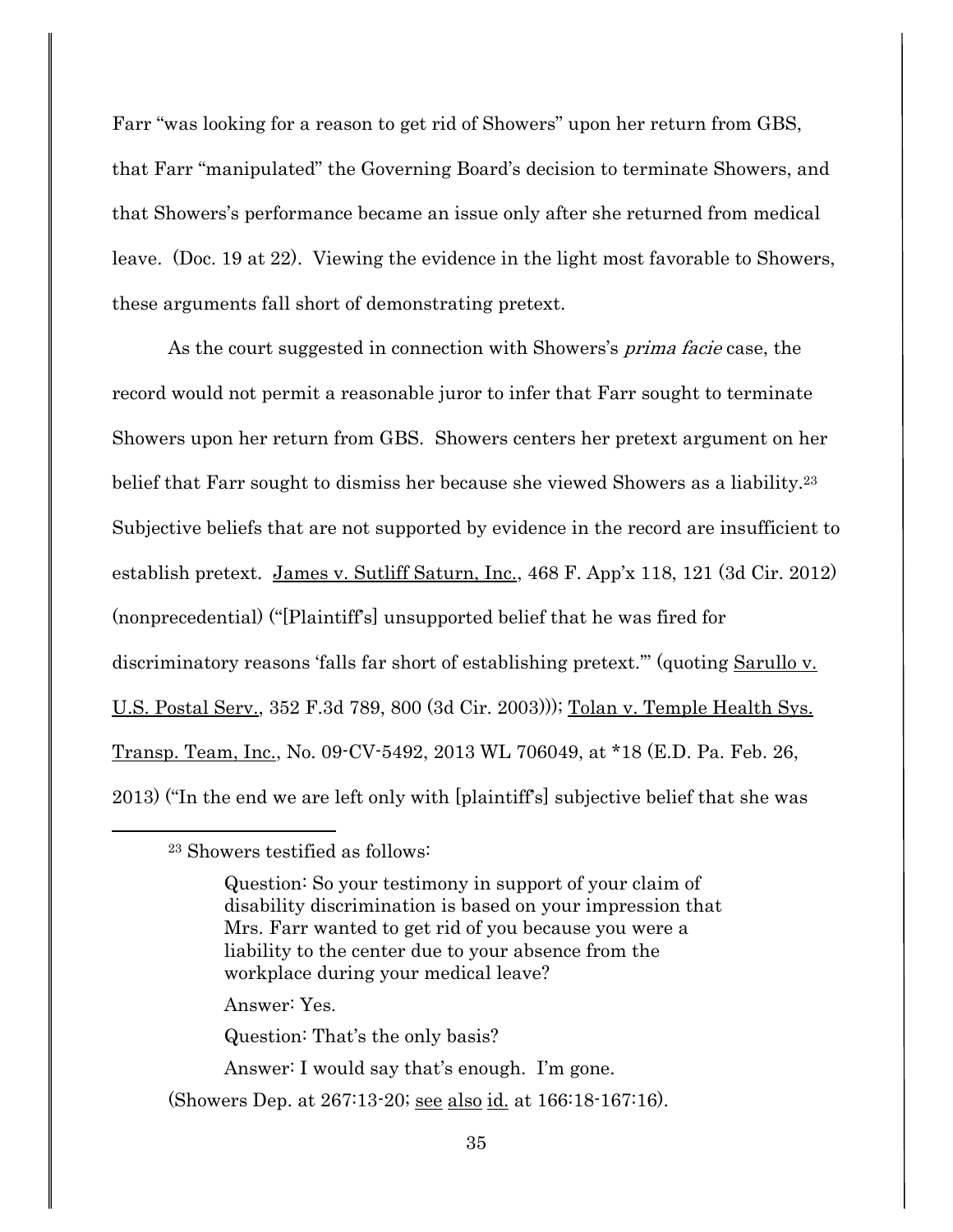discriminated against, and that is not enough to survive summary judgment."), aff'd, 557 F. App'x 132 (3d Cir. 2014); Cooper v. PricewaterhouseCoopers, No. 07-1399, 2008 WL 4441993, at \*5 (E.D. Pa. Sept. 30, 2008) ("Plaintiff's beliefs, without more, are insufficient to support a claim of pretext."). The evidence that Showers points to in support of her impression is limited to her own assertions and testimony (see Doc. 20 ¶ 110) and would not cause a reasonable juror to disbelieve ECCP's stated reasons for dismissal or believe that Showers's termination was based on discriminatory criteria. See Werner v. Warrell Corp., No. 1:09-CV-1444, 2012 WL 2979026, at \*2 (M.D. Pa. July 20, 2012).

Showers also contends that Farr improperly influenced the Governing Board's decision-making process by failing to consult Showers about her absence and by presenting her version of the events to the Board. (Id. ¶ 120). To be sure, the evidence shows that Farr did not inquire why Showers failed to contact Farr about her absence on June 14, 2011. (Farr Dep. at 118:10-25). And Dr. Werkman acknowledges that he considered the facts regarding Showers's absence as they were presented to him at the termination meeting. (Werkman Dep. at 79:2-16). An employee cannot discredit an employment decision solely by showing that the employer did not review all information potentially relevant to that decision, so long as the employer's decision was nondiscriminatory and made in good faith. See Parker v. Verizon Pa., Inc., 309 F. App'x 551, 558 (3d Cir. 2009) (nonprecedential); Garvin v. Progressive Cas. Ins. Co., No. 5:08-CV-3758, 2010 WL 1948593, at \*7 (E.D. Pa. May 10, 2010). In the instant matter, Dr. Werkman testified that he had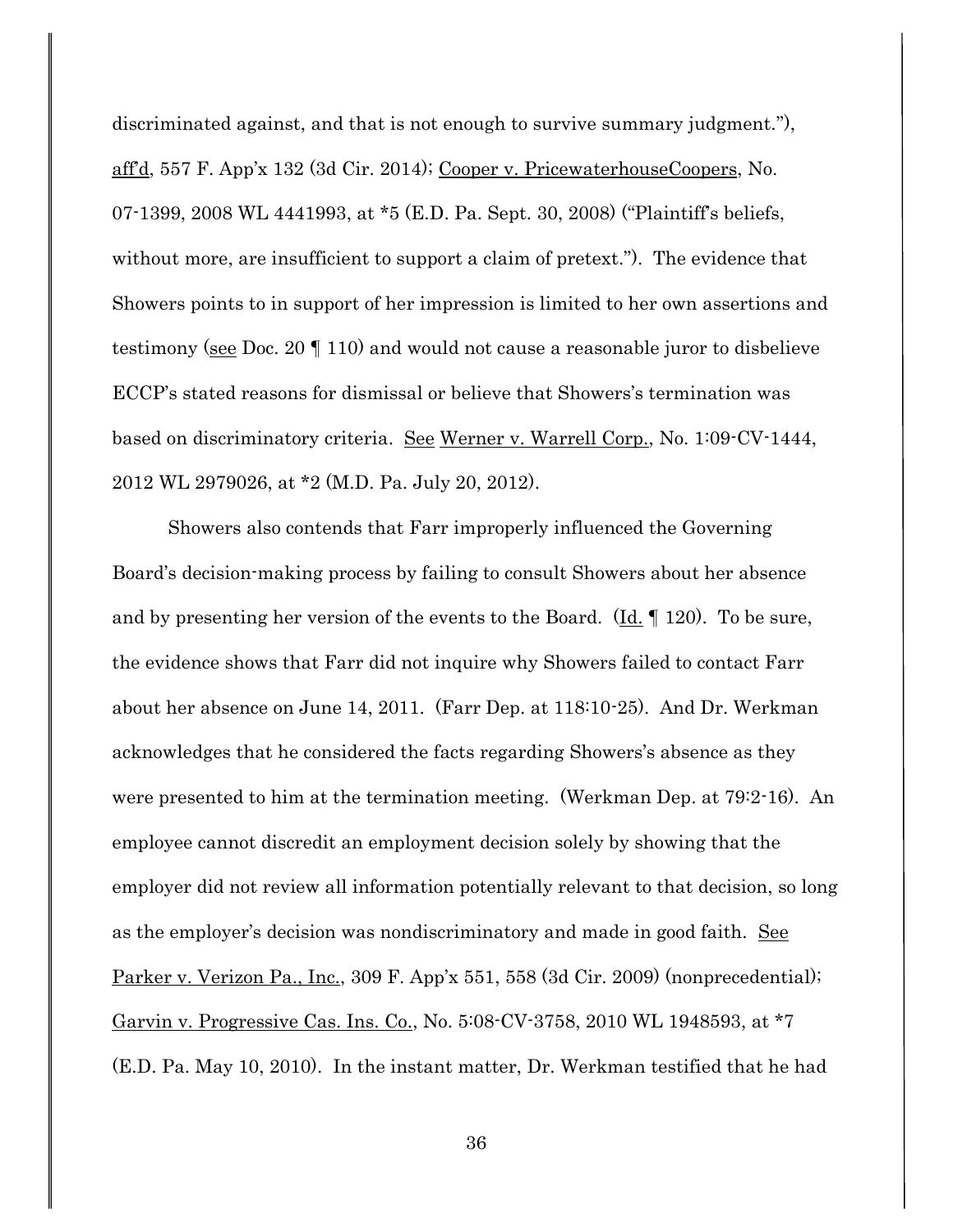been made aware that Showers notified another ECCP employee about her absence but explained that this effort did not influence his decision to terminate Showers. (Werkman Dep. at 73:7-20). Both Dr. Werkman and Farr testified that the Governing Board did not consider Showers's health issues in connection with the Board's termination decision. (Id. at 90:15-21; Farr Dep. at 116:24-117:2).

In any event, the record reveals that—contrary to Showers's initial belief— Farr was in fact scheduled to work on June 14, 2011 and therefore was the appropriate employee to notify regarding absences. (Showers Dep. Ex. 19). Showers testified that while she reviewed the staff schedule before she left work on June 13, 2011 and believed that Farr was off the following day, she was apparently mistaken in that belief. (Id. at 199:16-200:19).24 Showers further testified that ECCP employees were informed whom to contact in the event that Farr was unavailable but that she received no such information about June 14, 2011. (Id. at 216:19-217:6). While the record reveals a genuine dispute regarding whether Farr instructed Showers not to call her before 8:00 a.m. on her days off (see Showers Dep.

<sup>24</sup> Showers notes that the staff schedule does not affirmatively indicate which days Farr was scheduled to work during Farr's intermittent sick leave. (Doc. 20 ¶ 82). As Farr explained, however, her shift information is never completed on the staff schedule given her position as the Center Director. (Farr Dep. at 101:21-102:4). Furthermore, the only shift that Showers avers is inconsistent with the prospective June 2011 schedule is her own on June 14, 2011. (See Doc. 20  $\parallel$  82).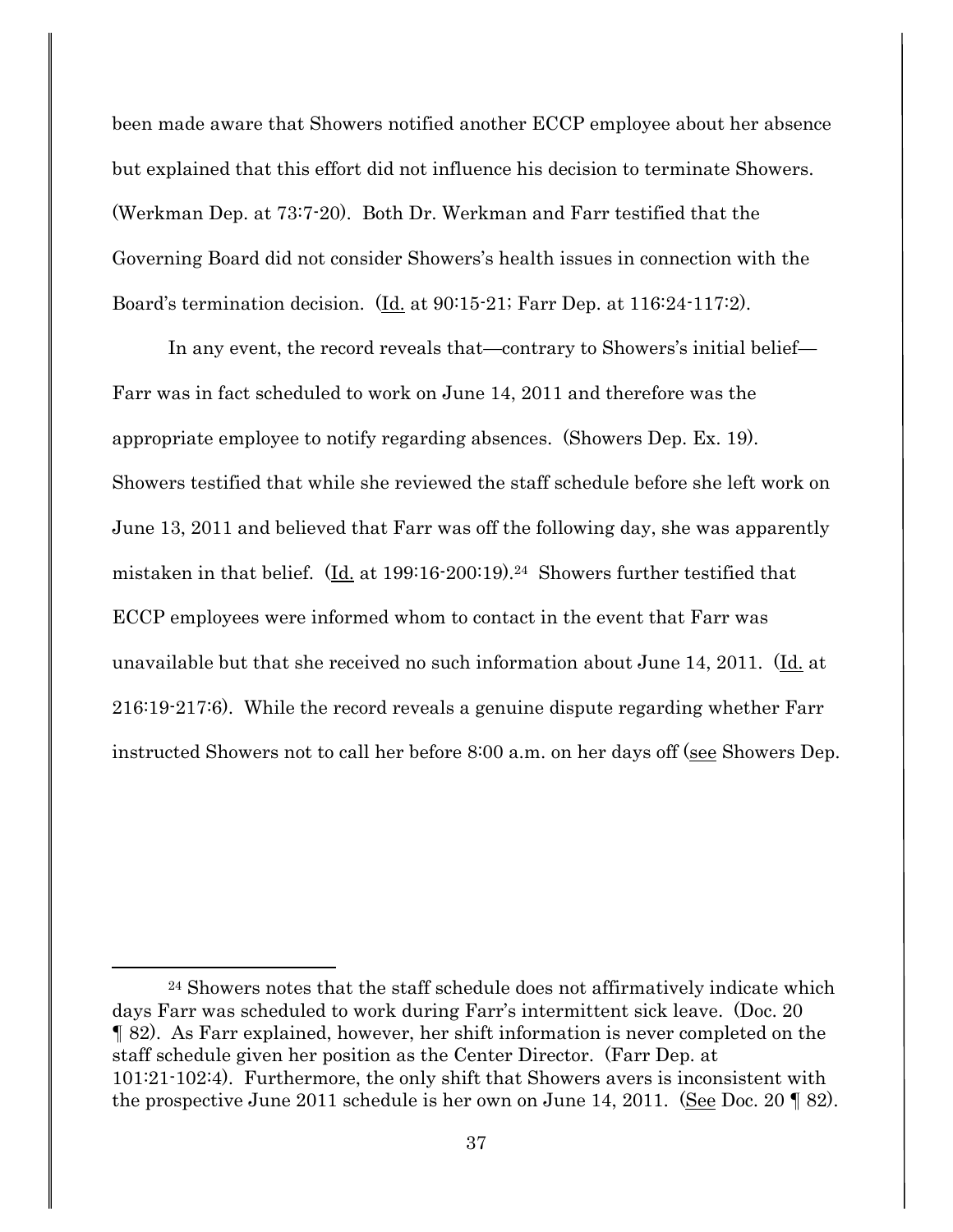at 182:7-183:15; Farr Dep. at 96:15-98:18), this dispute is immaterial to the instant action in light of Farr's status on June 14, 2011. 25

Finally, Showers argues that ECCP's position on her declining performance in 2011 was pretextual. (Doc. 19 at 20-21). She notes that she received only one written disciplinary warning in 2011 prior to her termination and that her most recent annual performance appraisal was positive.  $(\underline{Id})$  Showers does not dispute that she received two disciplinary warnings in the past for confidentiality issues and one for violation of ECCP's attendance policy in 2007. (Doc. 16 ¶¶ 14-17; Doc. 20 ¶¶ 14-17). She also does not dispute that her previous attendance-related violation stated that further violations of the attendance policy would result in dismissal. (Doc. 16 ¶ 18; Doc. 20 ¶ 18). The mere fact that there was a gap between Showers's last attendance-related violation and her disciplinary issues in 2011 is insufficient to establish pretext. See Outten v. Genesis Health Care, LLC, No. 13-4708, 2014 WL 3964918, at \*11 (E.D. Pa. Aug. 12, 2014) (noting that the ADA

<sup>25</sup> The court notes that while the Governing Board meeting minutes from June 16, 2011 and Showers's termination letter state that Showers committed "willful misconduct" in failing to report to work or to inform Farr of her absence (Farr Dep. Exs. 29-30), Showers testified that she believed that she had complied with ECCP's attendance policy by contacting the appropriate employee in Farr's stead (Showers Dep. at 208:10-209:17). Dr. Werkman conceded that he "had no way of knowing [Showers's] intentions" with respect to her compliance with ECCP's calloff policy. (Werkman Dep. at 81:3-6). This potential dispute is also immaterial because, as Dr. Werkman clarified, the decision to terminate Showers was based on ECCP's mere assessment "that company policy was violated." (See id. at 81:6-14). Similarly, Dr. Rowe stated that the Board terminated Showers "[b]ecause she no showed, no called, and this was a subsequent offense." (Rowe Dep. at 90:25-91:6). Farr testified that Showers "willfully violated [the attendance] policy in being a no call/no show for her employment" (Farr Dep. at 112:14-18), but did not specifically address whether Showers intended to violate the call-off policy.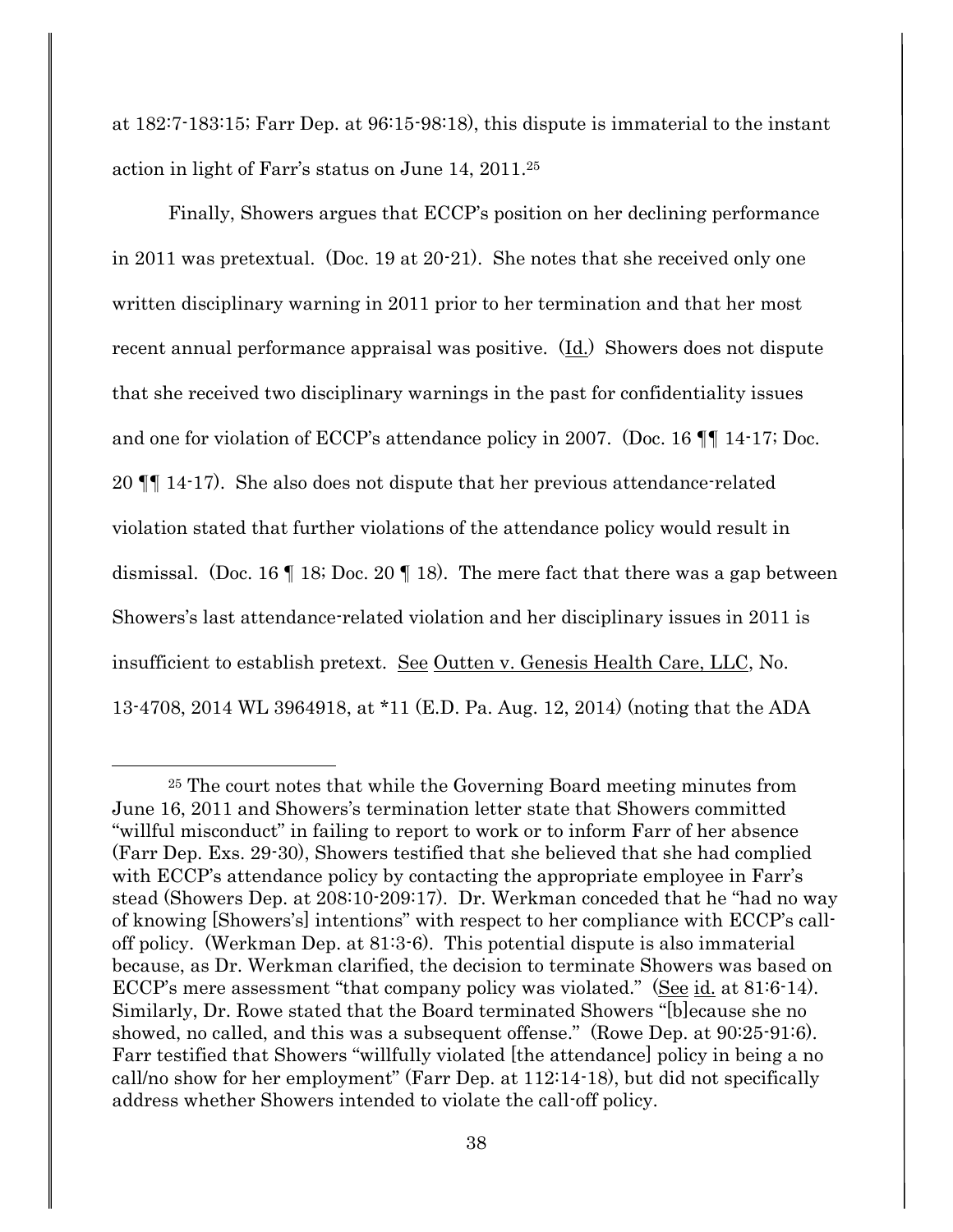and PHRA are "not intended to be a vehicle for judicial second-guessing of business decisions" (quoting <u>Healy v. N.Y. Life Ins. Co.</u>, 860 F.2d 1209, 1216 (3d Cir. 1988))). Moreover, prior evaluations evidencing positive employee performance, standing alone, do not call into question the validity of more recent disciplinary issues when those evaluations are not part of the basis for the termination decision. See Oliver v. Clinical Practices of Univ. of Pa., 921 F. Supp. 2d 434, 450 (E.D. Pa. 2013).

In Oliver—a case with facts analogous to the instant matter—Phyllis Oliver ("Oliver") worked at Clinical Practices of the University of Pennsylvania ("CPUP") as a patient service representative.  $\underline{Id}$  at 441. Oliver was diagnosed with colon cancer in 2007 and required a medical leave of absence to treat her illness. Id. at 442. In September 2008, one of Oliver's supervisors terminated her for allegedly making a patient upset. Id. Oliver had previously received verbal and writing warnings for violations of CPUP's policies, including CPUP's attendance policy. Id.

Oliver alleged that her termination was pretext for discrimination on the basis of race, age, and disability. Id. at 442, 449-52, 453. With respect to her disability discrimination claim, Oliver argued, *inter alia*, that CPUP's reasons for her termination was contradicted by prior performance reviews, which indicated that she had excellent customer service skills and acted professionally.  $\underline{Id}$  at 450. The court rejected this argument, holding that when considering the totality of Oliver's disciplinary record, a reasonable juror could not find that CPUP's reasons for her termination were pretextual. Id.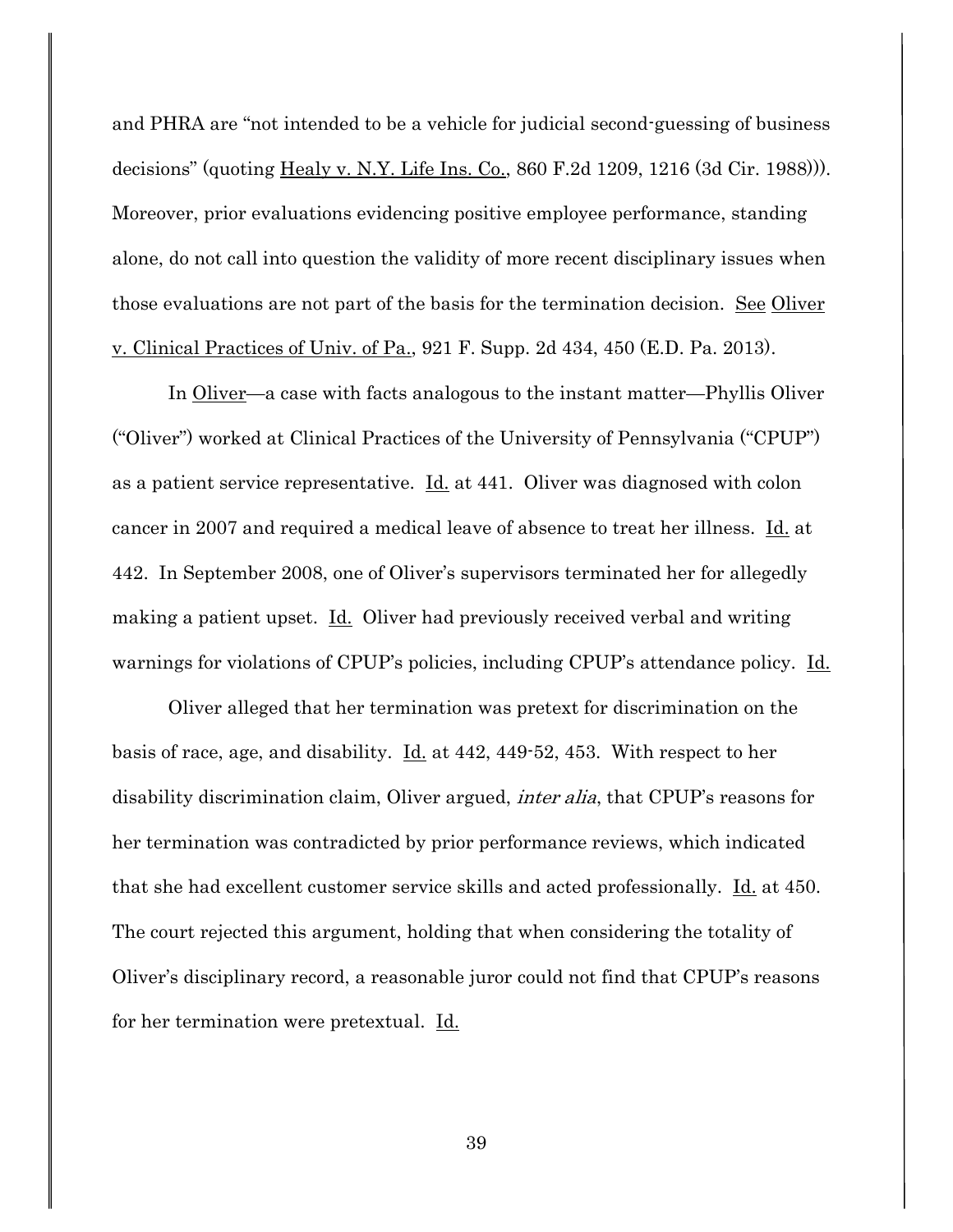The court acknowledges that whether Showers's allegedly declining performance played a role in her termination is not clear from the record. The Governing Board minutes from June 16, 2011 reference, among other factors, Showers's "declining job performance since returning back to work May 16, 2011." (Farr Dep. Ex. 29). Farr explained that these performance issues included her noshow on June 14, 2011 as well as an incident in which Showers purportedly interrupted a conversation between GACP and a patient. (Id. at 115:2-22). Dr. Rowe testified, on the other hand, that this reference to Showers's performance concerned only her violation of ECCP's attendance policy. (Rowe Dep. at 97:24-98:7). Dr. Rowe confirmed that performance issues—other than Showers's disciplinary record—played no role in his decision. (Id. at 98:11-99:6).

Notwithstanding this potential inconsistency, Showers must show that *each* of ECCP's reasons for her termination was pretextual. Fuentes, 32 F.3d at 764. There is little doubt that Showers's absence on June 14, 2011 was the primary reason that ECCP proffered for her dismissal. Because Showers has not identified evidence from which a reasonable juror could either discredit ECCP's position that Showers's purported failure to comply with ECCP's attendance policy on June 14, 2011 resulted in her termination, or conclude that discrimination was more likely than not a motivating or determinative cause of ECCP's termination decision, she has not met her burden of demonstrating pretext. That ECCP's decision to terminate Showers may have been unwise or imprudent—given her apparent goodfaith effort to notify ECCP of her absence—is not enough to survive summary